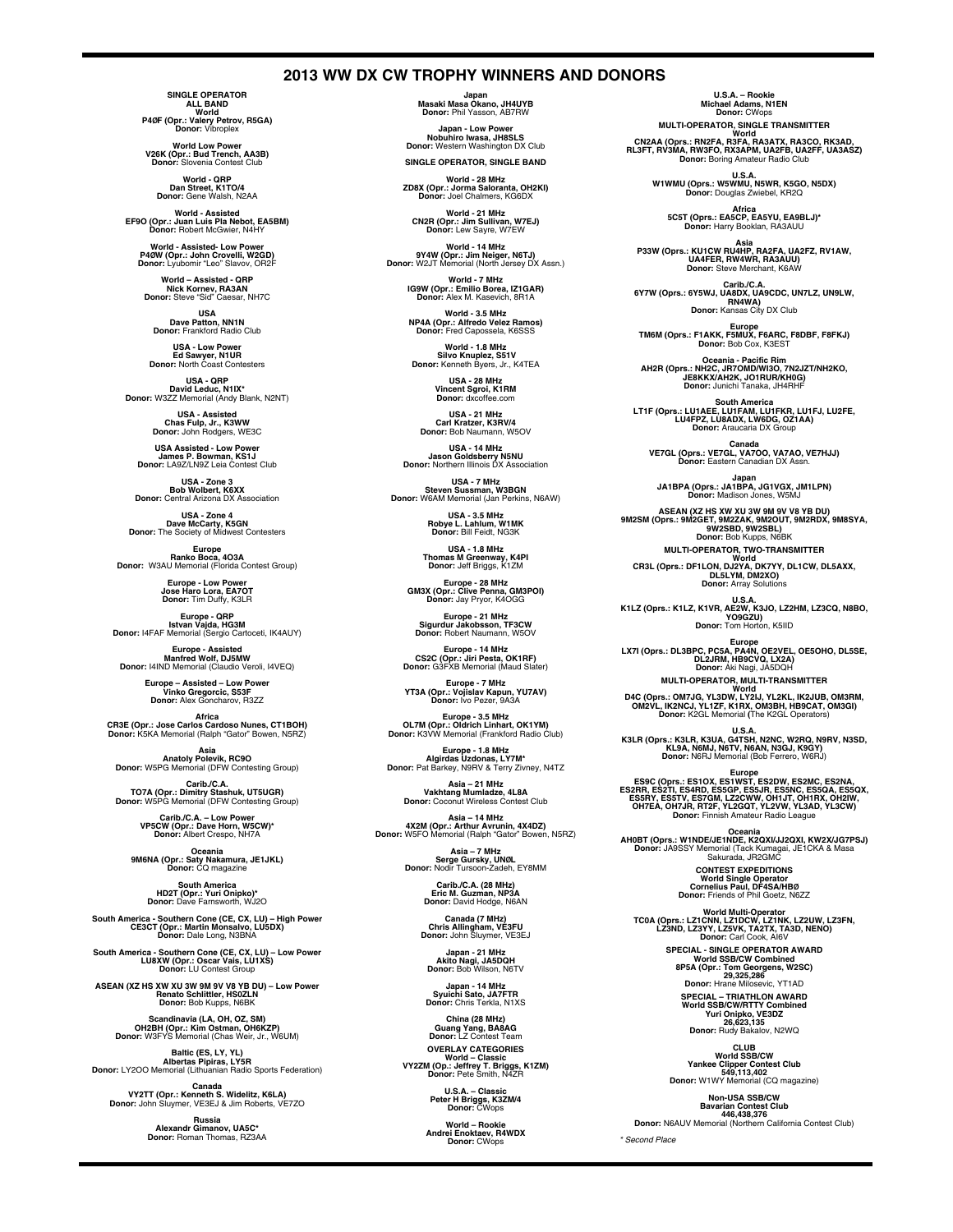### 2013 CQ WW DX CW TOP SCORES

| WORLD<br><b>SINGLE OPERATOR</b>                                               |                                                      |           |
|-------------------------------------------------------------------------------|------------------------------------------------------|-----------|
| <b>HIGH POWER</b>                                                             |                                                      |           |
| <b>ALL BAND</b>                                                               |                                                      |           |
| P4ØF (R5GA) 13,769,975                                                        |                                                      |           |
| TO7A (UT5UGR)13,765,575<br>CR3E (CT1BOH)13,667,670<br>HD2T (VE3DZ) 12,365,973 |                                                      |           |
| 8P5A (W2SC)12,265,446                                                         | 7 MHz                                                |           |
| V47T (N2NT) 11,381,279<br>9Y4/VE3EY (VE3EY) 11,082,456                        | C6AUM (K4RUM)831,727                                 |           |
| NN1N                                                                          |                                                      |           |
| VY2TT (K6LA) 10,565,610<br>KØDQ/1 10,297,950                                  |                                                      |           |
|                                                                               |                                                      |           |
| 28 MHz<br>ZD8X (OH2KI) 2,423,123                                              | CO7EH301,320                                         |           |
| CW5W (CX6VM) 2,264,770                                                        | SP6OJE285,345                                        |           |
| FY5KE (F6FVY) 2,005,704<br>PX2W (PY2YU) 1,946,352                             |                                                      |           |
|                                                                               | 3.5 MHz                                              |           |
|                                                                               | UN7CW 171,735                                        |           |
| PX2B (PY2EL) 1,093,660<br>YW4D (YV1DIG) 1,002,588                             |                                                      |           |
| GM3X (GM3POI) 864,747                                                         |                                                      |           |
|                                                                               | OK2HBR75,440                                         |           |
| 21 MHz<br>CN2R (W7EJ)1,796,546                                                |                                                      |           |
| 1,759,140<br>5H3EE                                                            |                                                      |           |
|                                                                               |                                                      |           |
|                                                                               | <b>1.8 MHz</b>                                       |           |
|                                                                               |                                                      |           |
|                                                                               |                                                      |           |
|                                                                               |                                                      |           |
|                                                                               |                                                      |           |
| 14 MHz<br>9Y4W (N6TJ) 1,673,010                                               |                                                      |           |
| EA8AH (OH6CS)1,578,309                                                        |                                                      |           |
| CS2C (OK1RF) 1,090,073<br>E73W 1,035,408                                      |                                                      |           |
| 4X2M (4X4DZ) 975,447<br>LN3Z (LA6YEA) 910,741                                 | SINGLE OPERATOR ASSISTED                             |           |
|                                                                               | <b>HIGH POWER</b>                                    |           |
|                                                                               | <b>ALL BAND</b><br>EF9O (EA5BM) 13,530,554           |           |
| PY2IQ764,716<br>RT4F (RK4FU) 733,967                                          | EF8U (EA8RM) 11,955,126<br>A65BP (RV6LNA) 10,432,088 |           |
| 7 MHz                                                                         |                                                      |           |
| IG9W (IZ1GAR)1,008,140                                                        |                                                      |           |
| YT3A (YU7AV) 964,119                                                          |                                                      |           |
|                                                                               | UW3U (UT7UJ) 8,221,603                               |           |
| ZD8M (GØCKV)861,288                                                           |                                                      |           |
| W3BGN 841,708                                                                 |                                                      |           |
| SO4M (SP5UAF) 813,540                                                         | 28 MHz<br>PR5B (PY2LSM) 1,718,763                    |           |
| Z81Z (DL3DXX)793,965                                                          | LW5HR 1,154,300<br>P3Z (5B4AFM) 1,043,284            |           |
|                                                                               |                                                      |           |
|                                                                               |                                                      |           |
|                                                                               |                                                      |           |
| C6AKQ (N4BP) 434,355                                                          |                                                      |           |
|                                                                               |                                                      |           |
|                                                                               | 21 MHz                                               |           |
| UX5D (UT7DK) 211,603<br>DL9GFB208,986                                         | CX7CO                                                | 1,235,136 |
| F5VMN182,554                                                                  |                                                      |           |
| 1.8 MHz                                                                       |                                                      |           |
|                                                                               | OL3Z (OK1HMP) 886,044                                |           |
|                                                                               | EA6FO (EA3ALZ) 870,506                               |           |
| OK2W131,310                                                                   |                                                      |           |
|                                                                               | DL5RMH749,870                                        |           |
|                                                                               | 14 MH <sub>7</sub>                                   |           |
|                                                                               | 9K2HN (9K2RR)1,400,316                               |           |
|                                                                               | KV2K (K2NG) 1,022,772                                |           |
| <b>SINGLE OPERATOR</b>                                                        |                                                      |           |
| <b>LOW POWER</b><br><b>ALL BAND</b>                                           |                                                      |           |
| V26K (AA3B)10,261,251                                                         | RV9UP 768,600<br>RT9J (RV9JK) 741,904                |           |
| 3V8BB (KF5EYY)6,985,521<br>VP5CW (W5CW)6,032,838                              |                                                      |           |
| 9J3A (S53A)5,181,512                                                          |                                                      |           |
|                                                                               | 7 MHz                                                |           |
|                                                                               | OMØM (OM8AW)1,149,531                                |           |
| V49J (K5WA) 4,111,019                                                         |                                                      |           |
| N5AW3,704,276                                                                 | VE6WQ831,723                                         |           |
| 28 MHz                                                                        |                                                      |           |
| <b>NP3A</b><br>1,010,898                                                      |                                                      |           |
|                                                                               |                                                      |           |
| C6AZZ (KQ8Z) 463,600                                                          |                                                      |           |
|                                                                               | 3.5 MHz                                              |           |
| VU2BGS 394,548<br>OK1FDR 393,432                                              | DR1D (PY2SEX)553,664                                 |           |
| PX1X (PY1MX)384,178                                                           |                                                      |           |
| HGØR (HAØNAR) 357,875                                                         |                                                      |           |
| 21 MHz                                                                        | MZ5B (G3WVG) 439,050<br>RW9DX 378,820                |           |
| ZD8W (W6NV) 1,839,030                                                         |                                                      |           |
|                                                                               | HB9LCW 248,640                                       |           |
| 9XØNH (G3RWF) 1,017,223                                                       |                                                      |           |
|                                                                               | 1.8 MHz<br>RD8D (RX9CAZ)174,974                      |           |
|                                                                               | F5UTN135,412                                         |           |
|                                                                               | DJØMDR126,174<br>RA9CMO 114,554                      |           |
| JR3EOI365,950                                                                 |                                                      |           |
| 14 MHz                                                                        |                                                      |           |
| CN8KD 721,350                                                                 |                                                      |           |
|                                                                               |                                                      |           |

| 263,624<br>257,336<br>256,376<br>251,384                                                                |                                                                                                                                                                                                                                                                                                                                                                                  |  |
|---------------------------------------------------------------------------------------------------------|----------------------------------------------------------------------------------------------------------------------------------------------------------------------------------------------------------------------------------------------------------------------------------------------------------------------------------------------------------------------------------|--|
|                                                                                                         | SINGLE OPERATOR ASSISTED                                                                                                                                                                                                                                                                                                                                                         |  |
| 231,384<br>222,942<br>194,600<br>185,367                                                                | <b>LOW POWER</b>                                                                                                                                                                                                                                                                                                                                                                 |  |
|                                                                                                         | <b>ALL BAND</b>                                                                                                                                                                                                                                                                                                                                                                  |  |
| 178,840                                                                                                 |                                                                                                                                                                                                                                                                                                                                                                                  |  |
|                                                                                                         |                                                                                                                                                                                                                                                                                                                                                                                  |  |
| 831,727<br>471,120                                                                                      | P40W (W2GD)<br>ALL BAND<br>EFRX (EABAY)<br>CN2YM (DL3YM)<br>5,420,648<br>CN2YM (DL3YM)<br>5,5160,438<br>SS3F<br>(W3DE)<br>4,4202,695<br>PYFC (E7BA)<br>PYFC (E7BA)<br>2,978,699,798<br>PYFC (E7BA)<br>2,978,699,698<br>PITS<br>PITS<br>CN2R (PVFC (E7BA)<br>2,978,                                                                                                               |  |
| 443,608                                                                                                 |                                                                                                                                                                                                                                                                                                                                                                                  |  |
|                                                                                                         |                                                                                                                                                                                                                                                                                                                                                                                  |  |
|                                                                                                         |                                                                                                                                                                                                                                                                                                                                                                                  |  |
|                                                                                                         | 28 MHz                                                                                                                                                                                                                                                                                                                                                                           |  |
| 443,608<br>313,576<br>309,072<br>308,568<br>301,320<br>291,312<br>285,345<br>271,329                    | LO4D (LW9EOC) 1,164,670<br>ZR9C (ZS6WN) 517,914                                                                                                                                                                                                                                                                                                                                  |  |
|                                                                                                         |                                                                                                                                                                                                                                                                                                                                                                                  |  |
|                                                                                                         |                                                                                                                                                                                                                                                                                                                                                                                  |  |
| 171,735<br>131,868                                                                                      |                                                                                                                                                                                                                                                                                                                                                                                  |  |
| 112,612                                                                                                 |                                                                                                                                                                                                                                                                                                                                                                                  |  |
|                                                                                                         |                                                                                                                                                                                                                                                                                                                                                                                  |  |
| 112,612<br>85,744<br>82,419<br>75,440<br>68,295<br>67,575<br>67,229                                     |                                                                                                                                                                                                                                                                                                                                                                                  |  |
|                                                                                                         | 21 MHz                                                                                                                                                                                                                                                                                                                                                                           |  |
|                                                                                                         |                                                                                                                                                                                                                                                                                                                                                                                  |  |
|                                                                                                         |                                                                                                                                                                                                                                                                                                                                                                                  |  |
|                                                                                                         |                                                                                                                                                                                                                                                                                                                                                                                  |  |
|                                                                                                         |                                                                                                                                                                                                                                                                                                                                                                                  |  |
|                                                                                                         |                                                                                                                                                                                                                                                                                                                                                                                  |  |
|                                                                                                         |                                                                                                                                                                                                                                                                                                                                                                                  |  |
|                                                                                                         |                                                                                                                                                                                                                                                                                                                                                                                  |  |
| 67,551<br>30,590<br>25,664<br>24,589<br>20,350<br>18,540<br>17,050<br>15,392<br>13,362<br>13,362        | 14 MHz                                                                                                                                                                                                                                                                                                                                                                           |  |
|                                                                                                         |                                                                                                                                                                                                                                                                                                                                                                                  |  |
|                                                                                                         |                                                                                                                                                                                                                                                                                                                                                                                  |  |
| <b>STED</b>                                                                                             |                                                                                                                                                                                                                                                                                                                                                                                  |  |
|                                                                                                         |                                                                                                                                                                                                                                                                                                                                                                                  |  |
| 530,554<br>955,126                                                                                      |                                                                                                                                                                                                                                                                                                                                                                                  |  |
| 432,088                                                                                                 |                                                                                                                                                                                                                                                                                                                                                                                  |  |
|                                                                                                         |                                                                                                                                                                                                                                                                                                                                                                                  |  |
| 605,840                                                                                                 | 7 MHz<br>YT2AAA466,990<br>HG5D (HA8QZ)426,122                                                                                                                                                                                                                                                                                                                                    |  |
| 518,809<br>221,603                                                                                      |                                                                                                                                                                                                                                                                                                                                                                                  |  |
| 176,894<br>810,750                                                                                      | $\begin{array}{r} \text{S52W}\dots\text{326,122}\dots\text{420,122}\ \text{S52W}\dots\text{327,008}\ \text{S52W}\dots\text{379,008}\ \text{S09F}\dots\text{335,750}\ \text{S09F}\dots\text{335,750}\ \text{R8TT}\dots\text{336,026}\ \text{R8TT}\dots\text{336,026}\ \text{R8TT}\dots\text{338,126}\ \text{R8TT}\dots\text{338,126}\ \text{R8TT}\dots\text{338,126}\ \text{R8TT$ |  |
|                                                                                                         |                                                                                                                                                                                                                                                                                                                                                                                  |  |
|                                                                                                         |                                                                                                                                                                                                                                                                                                                                                                                  |  |
| 718,763<br>154,300<br>043,284                                                                           |                                                                                                                                                                                                                                                                                                                                                                                  |  |
|                                                                                                         |                                                                                                                                                                                                                                                                                                                                                                                  |  |
| 912,540<br>821,811                                                                                      |                                                                                                                                                                                                                                                                                                                                                                                  |  |
| 811,440<br>811,440<br>759,425<br>744,640                                                                | 3.5 MHz                                                                                                                                                                                                                                                                                                                                                                          |  |
|                                                                                                         | $151,452$<br>$0K1AY$ $0K1AY$ $17,600$<br>$183.01$ $193.86$<br>$183.01$ $193.86$<br>SN5J (SP5JXK) $78,965$<br>$1877M$ $3104.371$                                                                                                                                                                                                                                                  |  |
| 681,660<br>627,096                                                                                      |                                                                                                                                                                                                                                                                                                                                                                                  |  |
|                                                                                                         |                                                                                                                                                                                                                                                                                                                                                                                  |  |
| 235,136                                                                                                 |                                                                                                                                                                                                                                                                                                                                                                                  |  |
| 233, 133<br>162, 694<br>131, 638                                                                        |                                                                                                                                                                                                                                                                                                                                                                                  |  |
|                                                                                                         |                                                                                                                                                                                                                                                                                                                                                                                  |  |
| 925,080                                                                                                 |                                                                                                                                                                                                                                                                                                                                                                                  |  |
| 886,044<br>870,506                                                                                      | 1.8 MHz                                                                                                                                                                                                                                                                                                                                                                          |  |
| 832,545                                                                                                 |                                                                                                                                                                                                                                                                                                                                                                                  |  |
| 801,357<br>749,870                                                                                      |                                                                                                                                                                                                                                                                                                                                                                                  |  |
|                                                                                                         | 1.576<br>VE3MGY<br>VE3MGY<br>VE3MGY<br>VE3MGY<br>20,800<br>20,800<br>20,800<br>20,800<br>20,800                                                                                                                                                                                                                                                                                  |  |
| 400,316                                                                                                 |                                                                                                                                                                                                                                                                                                                                                                                  |  |
| 022,772                                                                                                 |                                                                                                                                                                                                                                                                                                                                                                                  |  |
| 995,100<br>977,265                                                                                      |                                                                                                                                                                                                                                                                                                                                                                                  |  |
| 920,000                                                                                                 |                                                                                                                                                                                                                                                                                                                                                                                  |  |
| 844,610                                                                                                 | SINGLE OPERATOR<br>QRP                                                                                                                                                                                                                                                                                                                                                           |  |
| 768,600<br>741,904<br>676,375                                                                           | <b>ALL BAND</b><br>K1TO/42,758,313                                                                                                                                                                                                                                                                                                                                               |  |
| 672,484                                                                                                 | RW9RN1,377,075                                                                                                                                                                                                                                                                                                                                                                   |  |
|                                                                                                         |                                                                                                                                                                                                                                                                                                                                                                                  |  |
| 149,531                                                                                                 |                                                                                                                                                                                                                                                                                                                                                                                  |  |
| 897,806                                                                                                 |                                                                                                                                                                                                                                                                                                                                                                                  |  |
| 862,200<br>831,723                                                                                      |                                                                                                                                                                                                                                                                                                                                                                                  |  |
| 820,440                                                                                                 | SP9NSV 838,090                                                                                                                                                                                                                                                                                                                                                                   |  |
| 686,868<br>647,675                                                                                      |                                                                                                                                                                                                                                                                                                                                                                                  |  |
| 647,675<br>640,584<br>617,100<br>608,744                                                                | 28 MHz                                                                                                                                                                                                                                                                                                                                                                           |  |
|                                                                                                         |                                                                                                                                                                                                                                                                                                                                                                                  |  |
|                                                                                                         | GM3YEH 116,085                                                                                                                                                                                                                                                                                                                                                                   |  |
| 568,550                                                                                                 | LZ2RS113,870                                                                                                                                                                                                                                                                                                                                                                     |  |
| 553,664                                                                                                 |                                                                                                                                                                                                                                                                                                                                                                                  |  |
|                                                                                                         |                                                                                                                                                                                                                                                                                                                                                                                  |  |
|                                                                                                         |                                                                                                                                                                                                                                                                                                                                                                                  |  |
|                                                                                                         |                                                                                                                                                                                                                                                                                                                                                                                  |  |
|                                                                                                         |                                                                                                                                                                                                                                                                                                                                                                                  |  |
|                                                                                                         | 21 MHz                                                                                                                                                                                                                                                                                                                                                                           |  |
| 475,553<br>462,750<br>440,030<br>$\frac{1}{439,050}$<br>$\frac{378,820}{248,880}$<br>248,640<br>246,296 |                                                                                                                                                                                                                                                                                                                                                                                  |  |
|                                                                                                         |                                                                                                                                                                                                                                                                                                                                                                                  |  |
|                                                                                                         |                                                                                                                                                                                                                                                                                                                                                                                  |  |
|                                                                                                         |                                                                                                                                                                                                                                                                                                                                                                                  |  |
| 174,974<br>135,412<br>126,174                                                                           |                                                                                                                                                                                                                                                                                                                                                                                  |  |
| 114,554<br>107,272<br>104,434                                                                           |                                                                                                                                                                                                                                                                                                                                                                                  |  |

| 79,394                                                                                                      |                                                   |
|-------------------------------------------------------------------------------------------------------------|---------------------------------------------------|
| SSISTED                                                                                                     |                                                   |
|                                                                                                             |                                                   |
| 10,264,320                                                                                                  |                                                   |
|                                                                                                             |                                                   |
|                                                                                                             |                                                   |
|                                                                                                             |                                                   |
| .5,426,648<br>.5,160,438<br>.4,421,268<br>.4,303,978<br>.4,205,968                                          | SP6QKP                                            |
| ,200,700<br>4,092,855<br>3,893,698<br>3,883,740<br>3,650,742                                                | 7 MHz                                             |
|                                                                                                             |                                                   |
|                                                                                                             |                                                   |
|                                                                                                             |                                                   |
|                                                                                                             |                                                   |
|                                                                                                             |                                                   |
| 1,164,670<br>517,914<br>420,515                                                                             | HB9CEY<br>F5UL<br>RT5R<br>W3ILM                   |
|                                                                                                             |                                                   |
|                                                                                                             |                                                   |
| $\begin{array}{r} 1.11666847 \\ -374262 \\ -318872 \\ -317900 \\ -316465 \\ -312055 \end{array}$            |                                                   |
|                                                                                                             |                                                   |
|                                                                                                             |                                                   |
| $\frac{312,055}{309,408}$                                                                                   |                                                   |
|                                                                                                             |                                                   |
|                                                                                                             |                                                   |
|                                                                                                             |                                                   |
|                                                                                                             |                                                   |
|                                                                                                             |                                                   |
|                                                                                                             |                                                   |
|                                                                                                             | 1.8 MHz                                           |
|                                                                                                             |                                                   |
| 1,000,128<br>418,935<br>413,780<br>377,440<br>356,293<br>351,226<br>351,226<br>345,356<br>311,395           |                                                   |
|                                                                                                             |                                                   |
|                                                                                                             |                                                   |
|                                                                                                             |                                                   |
|                                                                                                             |                                                   |
|                                                                                                             |                                                   |
|                                                                                                             | SINGLE OPERATOR ASS                               |
|                                                                                                             | QRP<br>ALL BAND                                   |
| 730,959<br>578,858<br>443,572<br>441,641<br>282,194<br>256,770<br>212,735<br>199,220<br>194,434             |                                                   |
|                                                                                                             |                                                   |
|                                                                                                             |                                                   |
|                                                                                                             |                                                   |
| 466,990                                                                                                     |                                                   |
|                                                                                                             |                                                   |
|                                                                                                             |                                                   |
|                                                                                                             |                                                   |
|                                                                                                             |                                                   |
| 466,990<br>426,122<br>420,979<br>379,008<br>277,354<br>277,354<br>214,020<br>213,262<br>193,262<br>193,262  | 28 MHz<br>JR3RWB                                  |
|                                                                                                             |                                                   |
|                                                                                                             |                                                   |
|                                                                                                             |                                                   |
|                                                                                                             |                                                   |
|                                                                                                             |                                                   |
|                                                                                                             |                                                   |
|                                                                                                             |                                                   |
|                                                                                                             |                                                   |
|                                                                                                             | W4U0<br>MDOSH<br>MDOSH<br>OH7KD<br>ON9CC<br>G4KRJ |
|                                                                                                             | 21 MHz                                            |
|                                                                                                             |                                                   |
|                                                                                                             |                                                   |
|                                                                                                             |                                                   |
|                                                                                                             |                                                   |
|                                                                                                             |                                                   |
|                                                                                                             |                                                   |
|                                                                                                             |                                                   |
|                                                                                                             |                                                   |
| $\begin{array}{r} 77,868 \\ 70,231 \\ 35,856 \\ 25,128 \\ 22,890 \\ 21,576 \\ 21,243 \\ 20,800 \end{array}$ | 14 MHz                                            |
| .00800                                                                                                      | YU11 N<br>Л                                       |
| $\ldots$ 20,208<br>17,864                                                                                   | <u>YUTEM</u><br>IK6FWJ<br>EE3C (EA3KX)            |
|                                                                                                             |                                                   |
| 0R                                                                                                          |                                                   |
|                                                                                                             |                                                   |
| .2,758,313                                                                                                  |                                                   |
|                                                                                                             | 7 MHz                                             |
|                                                                                                             |                                                   |
| .1,005,800                                                                                                  |                                                   |
|                                                                                                             |                                                   |
| $\frac{0.000,000}{0.000,000}$<br>883,623                                                                    | IK3JBP<br>JE2UFF                                  |
| 842,080                                                                                                     | GM1J (MMØBQI)                                     |
| 838,090                                                                                                     |                                                   |
|                                                                                                             |                                                   |
|                                                                                                             |                                                   |
| $\frac{260,022}{232,440}$                                                                                   |                                                   |
|                                                                                                             | 3.5 MHz                                           |
| 65,604                                                                                                      | UT3L (UR5LO)                                      |
| 64,893                                                                                                      |                                                   |
| 56,781<br>45,954                                                                                            |                                                   |
|                                                                                                             |                                                   |
| 41,600<br>40,764                                                                                            |                                                   |
|                                                                                                             |                                                   |
|                                                                                                             |                                                   |
|                                                                                                             | 1.8 MHz                                           |
|                                                                                                             |                                                   |
|                                                                                                             |                                                   |
|                                                                                                             | RW3XN<br>RX3ALL                                   |
|                                                                                                             |                                                   |
|                                                                                                             |                                                   |
|                                                                                                             |                                                   |
|                                                                                                             |                                                   |

| 14 MHz                                                                                                                                                                        | MULTI-OPERATOR                                                                                                 |  |
|-------------------------------------------------------------------------------------------------------------------------------------------------------------------------------|----------------------------------------------------------------------------------------------------------------|--|
| 122,332                                                                                                                                                                       | <b>SINGLE TRANSMITTER</b>                                                                                      |  |
|                                                                                                                                                                               | CN2AA33,276,270                                                                                                |  |
| 59,976                                                                                                                                                                        |                                                                                                                |  |
| $58,410$<br>$38,257$                                                                                                                                                          | TM6M 16,420,000                                                                                                |  |
| 36,000                                                                                                                                                                        |                                                                                                                |  |
| 35,358                                                                                                                                                                        |                                                                                                                |  |
| $33,088$                                                                                                                                                                      | OM7M14,776,537                                                                                                 |  |
| 24,016                                                                                                                                                                        |                                                                                                                |  |
|                                                                                                                                                                               |                                                                                                                |  |
| 7 MHz<br>77,924                                                                                                                                                               | MULTI-OPERATOR                                                                                                 |  |
|                                                                                                                                                                               | <b>TWO-TRANSMITTER</b>                                                                                         |  |
| 48,110                                                                                                                                                                        | CR3L36,230,790<br>P40L32,307,440                                                                               |  |
|                                                                                                                                                                               |                                                                                                                |  |
|                                                                                                                                                                               |                                                                                                                |  |
| $40,685$<br>$34,983$                                                                                                                                                          |                                                                                                                |  |
|                                                                                                                                                                               |                                                                                                                |  |
| $30,456$                                                                                                                                                                      | KC1XX24,855,792                                                                                                |  |
| $3.5$ MHz                                                                                                                                                                     |                                                                                                                |  |
| 121,040                                                                                                                                                                       |                                                                                                                |  |
| 39,825                                                                                                                                                                        | MULTI-OPERATOR                                                                                                 |  |
|                                                                                                                                                                               | <b>MULTI-TRANSMITTER</b><br>D <sub>4</sub> C                                                                   |  |
|                                                                                                                                                                               |                                                                                                                |  |
|                                                                                                                                                                               |                                                                                                                |  |
|                                                                                                                                                                               |                                                                                                                |  |
|                                                                                                                                                                               | ES9C 30,790,130                                                                                                |  |
|                                                                                                                                                                               |                                                                                                                |  |
| 1.8 MHz                                                                                                                                                                       |                                                                                                                |  |
|                                                                                                                                                                               |                                                                                                                |  |
|                                                                                                                                                                               |                                                                                                                |  |
|                                                                                                                                                                               | <b>ROOKIE</b><br><b>HIGH POWER</b>                                                                             |  |
|                                                                                                                                                                               | R4WDX                                                                                                          |  |
|                                                                                                                                                                               | R4WDX 1,472,450<br>JA1ZLO (JE6MDL) 235,572                                                                     |  |
|                                                                                                                                                                               | KK4EIR                                                                                                         |  |
|                                                                                                                                                                               |                                                                                                                |  |
| <b>ERATOR ASSISTED</b>                                                                                                                                                        |                                                                                                                |  |
| QRP                                                                                                                                                                           |                                                                                                                |  |
| LL BAND                                                                                                                                                                       |                                                                                                                |  |
|                                                                                                                                                                               |                                                                                                                |  |
|                                                                                                                                                                               | <b>ROOKIE</b><br><b>LOW POWER</b>                                                                              |  |
|                                                                                                                                                                               |                                                                                                                |  |
|                                                                                                                                                                               |                                                                                                                |  |
| 585,492                                                                                                                                                                       |                                                                                                                |  |
| 535,493                                                                                                                                                                       |                                                                                                                |  |
| 513,603                                                                                                                                                                       | DL3RHN204,470                                                                                                  |  |
| 28 MHz                                                                                                                                                                        | SQ3PMM135,610                                                                                                  |  |
|                                                                                                                                                                               |                                                                                                                |  |
|                                                                                                                                                                               |                                                                                                                |  |
|                                                                                                                                                                               |                                                                                                                |  |
|                                                                                                                                                                               | CLASSIC                                                                                                        |  |
|                                                                                                                                                                               |                                                                                                                |  |
|                                                                                                                                                                               | <b>HIGH POWER</b>                                                                                              |  |
|                                                                                                                                                                               | VY2ZM (K1ZM) 4,478,376<br>K3ZM/4 3,587,808                                                                     |  |
|                                                                                                                                                                               |                                                                                                                |  |
|                                                                                                                                                                               |                                                                                                                |  |
| $\begin{array}{r} 48,412 \ \text{} \\ -88,842 \ \text{} \\ -77,862 \ \text{} \\ -71,577 \ \text{} \\ -71,577 \ \text{} \\ -63,710 \ \text{} \\ -54,808 \ \text{} \end{array}$ | $3,529,625$<br>W2BC (W2RU)<br>$3,529,625$<br>W2BC (W2RU)<br>$3,376,031$<br>$3,376,031$<br>$3,365,280$<br>$200$ |  |
| 21 MH <sub>7</sub>                                                                                                                                                            |                                                                                                                |  |
|                                                                                                                                                                               |                                                                                                                |  |
|                                                                                                                                                                               |                                                                                                                |  |
|                                                                                                                                                                               | CLASSIC                                                                                                        |  |
| $89,376$<br>$83,930$                                                                                                                                                          | <b>LOW POWER</b>                                                                                               |  |
|                                                                                                                                                                               |                                                                                                                |  |
|                                                                                                                                                                               | SU9AF (RW3AH)3,313,875<br>K1BX1,767,558                                                                        |  |
| 62,905                                                                                                                                                                        |                                                                                                                |  |
|                                                                                                                                                                               |                                                                                                                |  |
| 14 MHz                                                                                                                                                                        | X1HT<br>X1HT<br>VE3KZ<br>VE3KZ<br>VE3KZ<br>MIGD<br>MIGD<br>1,224,689<br>1,224,689<br>1,224,689<br>1,224,689    |  |
|                                                                                                                                                                               |                                                                                                                |  |
|                                                                                                                                                                               |                                                                                                                |  |
| 36,892                                                                                                                                                                        |                                                                                                                |  |
|                                                                                                                                                                               |                                                                                                                |  |
| 540                                                                                                                                                                           | UNITED STATES                                                                                                  |  |
|                                                                                                                                                                               | SINGLE OPERATOR<br><b>HIGH POWER</b>                                                                           |  |
| 7 MHz                                                                                                                                                                         | ALL BAND                                                                                                       |  |
| 127,002                                                                                                                                                                       | NN1N 10,652,128                                                                                                |  |
|                                                                                                                                                                               |                                                                                                                |  |
| 59,212                                                                                                                                                                        |                                                                                                                |  |
| 54,870                                                                                                                                                                        |                                                                                                                |  |
| 21) 44,712                                                                                                                                                                    | K5GN7,856,513                                                                                                  |  |
| $\frac{39,221}{20,223}$                                                                                                                                                       | K4ZW/37,823,524                                                                                                |  |
| 20,079                                                                                                                                                                        | W1KM7,455,204                                                                                                  |  |
| 7,599                                                                                                                                                                         |                                                                                                                |  |
| 3.5 MHz                                                                                                                                                                       | 28 MHz                                                                                                         |  |
|                                                                                                                                                                               | K1RM720,954                                                                                                    |  |
| 44,850                                                                                                                                                                        |                                                                                                                |  |
|                                                                                                                                                                               |                                                                                                                |  |
|                                                                                                                                                                               |                                                                                                                |  |
|                                                                                                                                                                               |                                                                                                                |  |
|                                                                                                                                                                               |                                                                                                                |  |
|                                                                                                                                                                               |                                                                                                                |  |
| 1.8 MHz                                                                                                                                                                       |                                                                                                                |  |
|                                                                                                                                                                               | 21 MHz                                                                                                         |  |
| 22,824                                                                                                                                                                        |                                                                                                                |  |
|                                                                                                                                                                               |                                                                                                                |  |
| $1,725$<br>$1,725$<br>$1,320$                                                                                                                                                 | N1XS/5395,318<br>W8TK/7361,896                                                                                 |  |
| 567                                                                                                                                                                           | K2YY/6302,496                                                                                                  |  |

| 14 MHz                               |     |
|--------------------------------------|-----|
|                                      |     |
| W8TA590,564<br>N5CR/7<br>530,208     |     |
|                                      |     |
|                                      |     |
|                                      |     |
| W10HM 44,064                         |     |
|                                      |     |
| 7 MHz<br>W3BGN 841,708               |     |
| NR5M (K5GA) 737,009                  |     |
|                                      |     |
|                                      |     |
|                                      |     |
| K2RR/4 114,972                       |     |
| K1TN/9100,650                        |     |
|                                      |     |
|                                      |     |
| 3.5 MHz                              |     |
|                                      |     |
|                                      |     |
|                                      |     |
| 1.8 MHz                              |     |
| K4PI                                 |     |
| N7GP (N5IA) 38,464                   |     |
|                                      |     |
|                                      |     |
|                                      |     |
|                                      |     |
| SINGLE OPERATOR<br>LOW POWER         |     |
| <b>ALL BAND</b>                      |     |
|                                      |     |
|                                      |     |
|                                      |     |
|                                      |     |
|                                      |     |
|                                      |     |
|                                      |     |
|                                      |     |
| 28 MHz                               |     |
| 418,761<br>N8II.                     |     |
|                                      |     |
|                                      |     |
|                                      |     |
| Κ                                    |     |
| K2PF/4 100,418                       |     |
|                                      |     |
|                                      |     |
| 21 MHz<br>KU2M<br>719,374            |     |
|                                      |     |
|                                      |     |
| W8JGU194,209                         |     |
|                                      |     |
|                                      |     |
|                                      |     |
|                                      |     |
|                                      |     |
| 14 MHz<br>K1EFI/3 43,050             |     |
|                                      |     |
|                                      |     |
|                                      |     |
| W9FFU.                               |     |
|                                      |     |
| 7 MHz<br>K9UIY151,740                |     |
|                                      |     |
|                                      |     |
|                                      |     |
|                                      |     |
|                                      |     |
|                                      |     |
|                                      |     |
| 3.5 MHz                              |     |
| <b>NS7K</b>                          |     |
| 1.8 MHz                              |     |
| WD8DSB/91,988                        |     |
| SINGLE OPERATOR ASSISTED             |     |
| <b>HIGH POWER</b><br><b>ALL BAND</b> |     |
| K3WW9,997,254                        |     |
| N3RS8,518,809                        |     |
|                                      |     |
|                                      |     |
|                                      |     |
|                                      |     |
|                                      |     |
|                                      |     |
| 28 MHz                               |     |
|                                      |     |
|                                      |     |
| N4ZR/8549,564                        | 350 |

..268,032<br>..167,720

NX5M.

 $.208,152$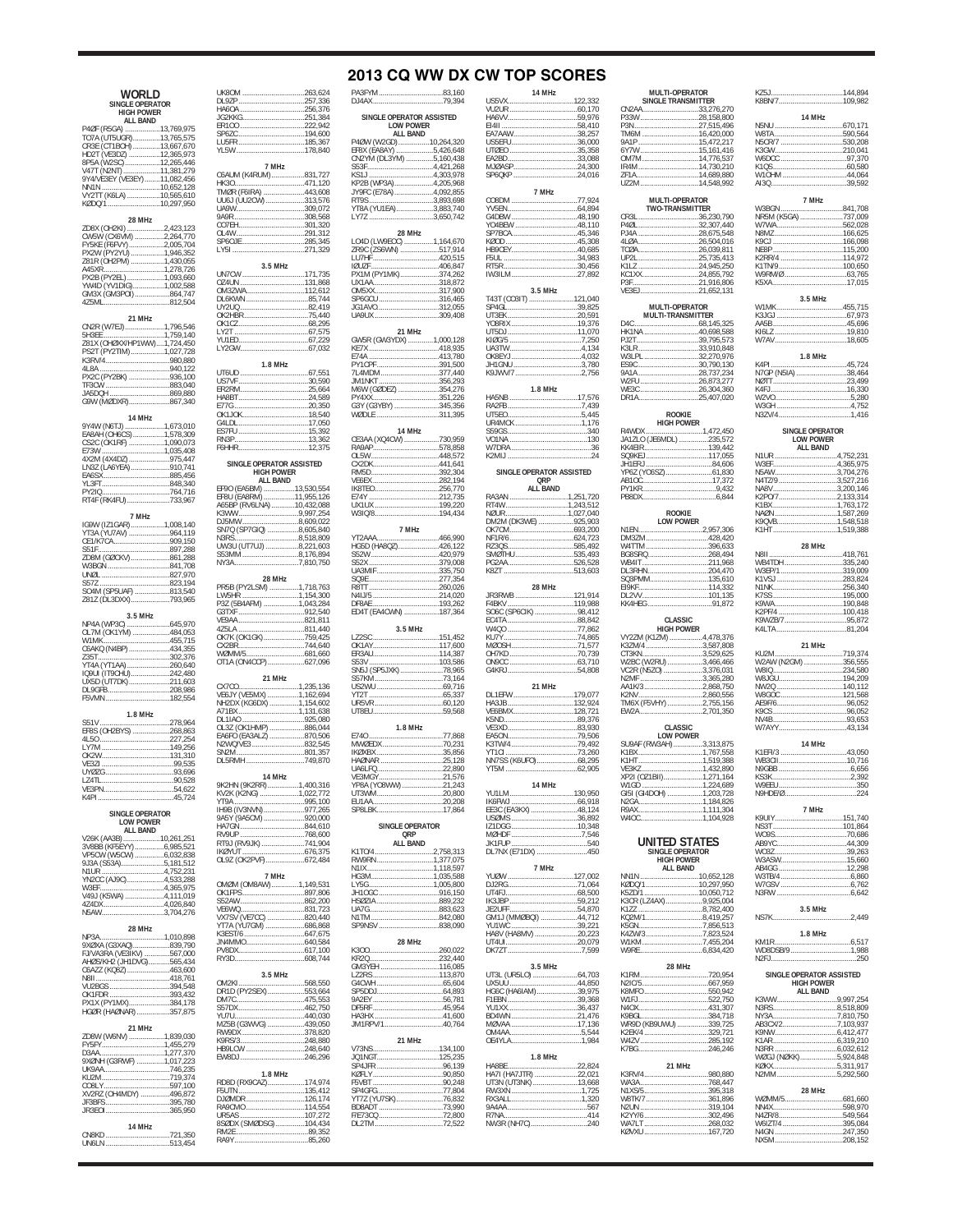|                                              | W6QU (W8QZA)                     |
|----------------------------------------------|----------------------------------|
|                                              |                                  |
|                                              | <b>28 MHz</b>                    |
| <b>21 MHz</b>                                | KR2Q                             |
|                                              | N4AU                             |
| W9ILY491,415                                 | W5NZ/4                           |
| W9OA360,943                                  |                                  |
|                                              | K90MW                            |
| NG6S (W4UAT) 224,451                         |                                  |
|                                              | 21 MHz                           |
|                                              |                                  |
| 14 MHz                                       | KN1H<br>WBØB                     |
| KV2K (K2NG) 1,022,772                        |                                  |
|                                              |                                  |
|                                              | K2BCM                            |
| 7 MHz                                        | 14 MHz                           |
|                                              |                                  |
| N6MA/7359,100                                | W8NNC<br>NUØT                    |
| N9AU322,096<br>WA3C/8198,448                 | 7 MHz                            |
| N2WK198,191                                  |                                  |
| K3STX191,097                                 | N2JNZ                            |
|                                              | W1TW                             |
| WJ2D/4 140,847                               | 3.5 MHz                          |
| 3.5 MHz                                      | KIØG/5                           |
|                                              | K9JWV/7                          |
|                                              | <b>1.8 MHz</b>                   |
|                                              | W7DRA<br>K2MIJ                   |
| W3NO 115,444                                 |                                  |
|                                              | <b>SINGLE OPERATOR AS</b><br>QRP |
|                                              | <b>ALL BAND</b>                  |
|                                              |                                  |
| 1.8 MHz                                      | K8ZT                             |
| W4SVO 24,900                                 | N4LA                             |
|                                              | NU4B<br>NQ2W                     |
|                                              | N3WD<br>N2QT/4                   |
|                                              |                                  |
|                                              |                                  |
|                                              | 28 MHz                           |
|                                              | KU7Y                             |
| SINGLE OPERATOR ASSISTED<br><b>LOW POWER</b> |                                  |
| <b>ALL BAND</b>                              |                                  |
| W3KB3,157,260                                | 21 MHz                           |
|                                              |                                  |
| NM5M3,005,667                                | K5ND                             |
|                                              | NN7SS (K6UFO)                    |
| W1NT2,502,291                                |                                  |
| K1HTV/42,422,520<br>N9NB/4 2,270,433         | NX2PX<br>W6NF/7                  |
|                                              |                                  |
| WO1N 1,953,042<br>W9XT 1,951,158             | 1.8 MHz<br>NW3R (NH7C)           |
| 28 MHz                                       | MULTI-OPERATO                    |
|                                              | <b>SINGLE TRANSMIT</b>           |
| WB2AA176,120                                 | W1WMU 1<br>K8AZ 1                |
|                                              | W1VE 1                           |
|                                              | K2QMF                            |
|                                              |                                  |
| KE5FXE 86,636                                | W7VJ                             |
| <b>21 MHz</b>                                |                                  |
|                                              |                                  |
|                                              | MULTI-OPERATO<br>TWO-TRANSMITT   |
|                                              |                                  |
|                                              | N1LN/41                          |
|                                              | K9CT1                            |
|                                              | NØNI 1<br>KB1H1                  |
| <b>14 MHz</b>                                |                                  |
| W3IQ/8194,434                                | K4TCG                            |
| NM5Y114,300                                  | W5RU                             |
|                                              | MULTI-OPERATO                    |
| 7 MHz                                        | MULTI-TRANSMIT                   |
|                                              | W3LPL 3                          |
|                                              | W2FU 2                           |
| 3.5 MHz                                      |                                  |
|                                              | KØRF1                            |
|                                              | NY4A1<br>WK101                   |
|                                              | N4WW1                            |
| 1.8 MHz                                      | <b>ROOKIE</b>                    |
|                                              | <b>HIGH POWER</b>                |
|                                              | KK4EIR<br>AB1OC                  |
|                                              | <b>ROOKIE</b>                    |
| <b>SINGLE OPERATOR</b>                       | <b>LOW POWER</b>                 |
| QRP<br><b>ALL BAND</b>                       | N1EN<br>W4TTM                    |
| K1TO/42,758,313                              | WB4IT                            |
|                                              | KK4HEG                           |
| NA4CW 721,532                                | AB3TM<br>KV4QS                   |
|                                              | K6RQT/8                          |

N4XD.

#### CLASSIC<br>HIGH POWI .359,611<br>.333,660 .<br>260,022<br>.232,440  $19,680$ <br>...12,220<br>...11,770<br>....7,384 K2NV....<br>N4UA.... K1GU/4<br>K9MA....<br>K25D.....<br>WC1M... 4,356<br>.1,922 CLASSIC<br>LOW POWI .90.850 K1BX..<br>K1HT..<br>W1GD  $.62, 222$ <br> $.23, 214$  $...3.834$  $.817$  $N2GA$  $...476$ W40C  $\frac{1}{25}$ W1AO...<br>K2TTM<br>K2ZR....  $\overline{12}$ .13,924 W5RYA...  $0.8,036$ <br> $0.7,150$ **EUROP** SINGLE OPER ..45,308<br>...27,740<br>...11,440<br>.....6,837  $7.250$  $2,756$  $\begin{array}{c} \dots 36 \\ \dots 24 \end{array}$ EU<sub>1A</sub> **TOR ASSISTED 28 MHz**  $GM3X (GM3POI)$ **UMSA (GMSPO)**<br>119P (IT9GSF)..<br>LZ4TX .............<br>S52OP .............  $...1.027.040$  $.624,723$ <br> $.513,603$  $9A2R$ ..313,003<br>..261,360<br>..176,755<br>..127,140 .. 127, 140<br>..110,635<br>....37,944<br>....33,275<br>....16,281 21 MHz **TE3CW** G9W (MØDXR)......<br>GM5X (GM4YXI)... ..77,862<br>..74,865<br>..33,234<br>..21,658<br>..16,884 .89,376<br>79.492 LB<sub>1GB</sub> .. /9,492<br>..68,295<br>..14,973<br>...10,092<br>........648 14 MHz  $0.240$ PERATOR YT3A (YU7AV)<br>SSTF<br>SSTF<br>SSTF<br>SO4M (SP5UAF)<br>LIKOYV<br>LIKOYV<br>LIKOYV<br>OKTCRM<br>ONTCRM<br>CA2IF<br>CA2IF<br>ONTCRM  $\begin{array}{l} \textbf{D} = \textbf{R} \textbf{ATOR} \\ \textbf{P} = \textbf{R} \textbf{ATOR} \\ \textbf{M} = \textbf{S} \textbf{ATOR} \\ \textbf{M} = \textbf{S} \textbf{A} \textbf{S} \textbf{S} \\ \textbf{M} = \textbf{S} \textbf{S} \textbf{S} \textbf{S} \textbf{S} \\ \textbf{M} = \textbf{S} \textbf{S} \textbf{S} \textbf{S} \textbf{S} \\ \textbf{M} = \textbf{S} \textbf{S} \textbf{S} \textbf{S} \\ \textbf{M} = \textbf$ 1.8 MHz SINGLE OPER UWER<br>................139,442<br>................17,372 **ALL BAND** OK2MBP....

| ER                                                                                                                                                                                                                                                                            | 28 MHz<br>OK1FDR                                                                                                                                                                         |
|-------------------------------------------------------------------------------------------------------------------------------------------------------------------------------------------------------------------------------------------------------------------------------|------------------------------------------------------------------------------------------------------------------------------------------------------------------------------------------|
|                                                                                                                                                                                                                                                                               | DL4AAE                                                                                                                                                                                   |
|                                                                                                                                                                                                                                                                               |                                                                                                                                                                                          |
|                                                                                                                                                                                                                                                                               |                                                                                                                                                                                          |
|                                                                                                                                                                                                                                                                               |                                                                                                                                                                                          |
|                                                                                                                                                                                                                                                                               |                                                                                                                                                                                          |
| ER<br>3,587,808<br>3,466,466<br>3,365,280<br>2,868,750<br>2,531,336<br>1,971,456<br>1,979,384<br>1,766,814<br>1,766,814<br>1,766,814                                                                                                                                          |                                                                                                                                                                                          |
|                                                                                                                                                                                                                                                                               | 21 MHz                                                                                                                                                                                   |
| ER                                                                                                                                                                                                                                                                            | EW6AF<br>UA3XAO                                                                                                                                                                          |
|                                                                                                                                                                                                                                                                               | G4ERW<br>UT7LA                                                                                                                                                                           |
|                                                                                                                                                                                                                                                                               | 976<br>SP6JOE<br>OMSNL<br>SN8T (SP8BVN)<br>DL4EPM<br>YU1AHW (YT2TA)<br>YU1AHW (YT2TA)                                                                                                    |
|                                                                                                                                                                                                                                                                               |                                                                                                                                                                                          |
|                                                                                                                                                                                                                                                                               |                                                                                                                                                                                          |
|                                                                                                                                                                                                                                                                               | PA2REH                                                                                                                                                                                   |
|                                                                                                                                                                                                                                                                               | 14 MHz                                                                                                                                                                                   |
|                                                                                                                                                                                                                                                                               | DL9ZP                                                                                                                                                                                    |
| Έ                                                                                                                                                                                                                                                                             | HA6OA<br>ER100                                                                                                                                                                           |
| ATOR                                                                                                                                                                                                                                                                          |                                                                                                                                                                                          |
| ER<br>J                                                                                                                                                                                                                                                                       |                                                                                                                                                                                          |
| )<br>9,184,560<br>7,146,405<br>6,868,246<br>6,198,885<br>5,803,868<br>5,330,520<br>5,073,894<br>4,988,594<br>4,988,594                                                                                                                                                        |                                                                                                                                                                                          |
|                                                                                                                                                                                                                                                                               | SP5UD                                                                                                                                                                                    |
|                                                                                                                                                                                                                                                                               | EW6EW                                                                                                                                                                                    |
|                                                                                                                                                                                                                                                                               | 7 MHz<br>TMØR (F6IRA)<br>(UU6J (UU2CW)                                                                                                                                                   |
|                                                                                                                                                                                                                                                                               |                                                                                                                                                                                          |
|                                                                                                                                                                                                                                                                               | OL4W                                                                                                                                                                                     |
|                                                                                                                                                                                                                                                                               |                                                                                                                                                                                          |
|                                                                                                                                                                                                                                                                               |                                                                                                                                                                                          |
|                                                                                                                                                                                                                                                                               |                                                                                                                                                                                          |
|                                                                                                                                                                                                                                                                               |                                                                                                                                                                                          |
| $\begin{array}{l} \ldots \ldots \ldots 864,747 \\ \ldots \ldots \ldots 622,398 \\ \ldots \ldots \ldots 537,264 \\ \ldots \ldots 420,210 \\ \ldots \ldots 334,328 \\ \ldots \ldots \ldots 331,328 \\ \ldots \ldots \ldots 323,046 \\ \ldots \ldots \ldots 317,384 \end{array}$ | 3.5 MHz                                                                                                                                                                                  |
|                                                                                                                                                                                                                                                                               | OZ4UN<br>OM3ZWA                                                                                                                                                                          |
|                                                                                                                                                                                                                                                                               | DL6KWN                                                                                                                                                                                   |
|                                                                                                                                                                                                                                                                               | UY2UQ<br>OK2HBR<br>OK1CZ                                                                                                                                                                 |
|                                                                                                                                                                                                                                                                               |                                                                                                                                                                                          |
|                                                                                                                                                                                                                                                                               |                                                                                                                                                                                          |
|                                                                                                                                                                                                                                                                               |                                                                                                                                                                                          |
|                                                                                                                                                                                                                                                                               |                                                                                                                                                                                          |
|                                                                                                                                                                                                                                                                               | 1.8 MHz                                                                                                                                                                                  |
|                                                                                                                                                                                                                                                                               |                                                                                                                                                                                          |
|                                                                                                                                                                                                                                                                               | ER2RM                                                                                                                                                                                    |
|                                                                                                                                                                                                                                                                               | HA8BT<br>E77G<br>OK1JOK                                                                                                                                                                  |
|                                                                                                                                                                                                                                                                               | G4LDL                                                                                                                                                                                    |
|                                                                                                                                                                                                                                                                               |                                                                                                                                                                                          |
|                                                                                                                                                                                                                                                                               |                                                                                                                                                                                          |
|                                                                                                                                                                                                                                                                               |                                                                                                                                                                                          |
|                                                                                                                                                                                                                                                                               | SINGLE OPERATOR<br>HIGH POWI<br>ALL BAND                                                                                                                                                 |
|                                                                                                                                                                                                                                                                               | ALL BANK<br>SN7Q (SP7GIQ)<br>UW3U (UT7UJ)<br>UW3U (UT7UJ)<br>SS3MM<br>SS3MM<br>FT3MM<br>PROV (YO9WF)<br>YL2KO<br>NEW (YO9WF)<br>YL2KO<br>NEW (YO9WF)<br>YL2KO<br>VL2KO<br>VL2KO<br>VL2KO |
|                                                                                                                                                                                                                                                                               |                                                                                                                                                                                          |
|                                                                                                                                                                                                                                                                               |                                                                                                                                                                                          |
| $\frac{964,119}{897,288}$<br>$\frac{823,194}{813,540}$<br>$\frac{813,540}{257,875}$                                                                                                                                                                                           |                                                                                                                                                                                          |
|                                                                                                                                                                                                                                                                               |                                                                                                                                                                                          |
|                                                                                                                                                                                                                                                                               |                                                                                                                                                                                          |
|                                                                                                                                                                                                                                                                               | YTØZ (YU1ZZ)                                                                                                                                                                             |
|                                                                                                                                                                                                                                                                               | 28 MHz                                                                                                                                                                                   |
|                                                                                                                                                                                                                                                                               |                                                                                                                                                                                          |
|                                                                                                                                                                                                                                                                               | G3TXF<br>OK7K (OK1GK)<br>OT1A (ON4CCP)                                                                                                                                                   |
| $\begin{array}{l} \dots 484,053 \\ \dots 302,376 \\ \dots 260,640 \\ \dots 242,480 \\ \dots 211,603 \\ \dots 208,986 \\ \dots 182,554 \\ \dots 165,191 \\ \dots 165,191 \\ \dots \end{array}$                                                                                 | S5ØK.<br>S50K<br>EA6URA (EA3AIR)                                                                                                                                                         |
|                                                                                                                                                                                                                                                                               | FBGRY<br>M2G (G4RCG)                                                                                                                                                                     |
|                                                                                                                                                                                                                                                                               | PI4TUE (PA4AO)                                                                                                                                                                           |
|                                                                                                                                                                                                                                                                               | DH8BQA<br>PA1AW                                                                                                                                                                          |
|                                                                                                                                                                                                                                                                               |                                                                                                                                                                                          |
|                                                                                                                                                                                                                                                                               | 21 MHz                                                                                                                                                                                   |
|                                                                                                                                                                                                                                                                               |                                                                                                                                                                                          |
|                                                                                                                                                                                                                                                                               |                                                                                                                                                                                          |
|                                                                                                                                                                                                                                                                               | DL5RMH                                                                                                                                                                                   |
|                                                                                                                                                                                                                                                                               | OL8M<br>YT5A (YT3W)                                                                                                                                                                      |
|                                                                                                                                                                                                                                                                               | SN3R (SQ3HMM)                                                                                                                                                                            |
|                                                                                                                                                                                                                                                                               | S50R                                                                                                                                                                                     |
|                                                                                                                                                                                                                                                                               | 14 MHz                                                                                                                                                                                   |
|                                                                                                                                                                                                                                                                               |                                                                                                                                                                                          |
| ATOR                                                                                                                                                                                                                                                                          | HA7GN<br>IKØYUT                                                                                                                                                                          |
| ΞR                                                                                                                                                                                                                                                                            | OL9Z (OK2PVF)                                                                                                                                                                            |
| J                                                                                                                                                                                                                                                                             |                                                                                                                                                                                          |
|                                                                                                                                                                                                                                                                               |                                                                                                                                                                                          |
|                                                                                                                                                                                                                                                                               | SP50XJ                                                                                                                                                                                   |
| )<br>3,442,707<br>2,658,084<br>2,634,530<br>1,850,750<br>1,564,765<br>1,357,850<br>1,351,920<br>1,336,992<br>1,325,922                                                                                                                                                        | 7 MHz                                                                                                                                                                                    |
|                                                                                                                                                                                                                                                                               | OMØM (OM8AW)                                                                                                                                                                             |
|                                                                                                                                                                                                                                                                               |                                                                                                                                                                                          |
|                                                                                                                                                                                                                                                                               | S52AW<br>YT7A (YU7GM)                                                                                                                                                                    |
|                                                                                                                                                                                                                                                                               | RY3D.<br>                                                                                                                                                                                |
|                                                                                                                                                                                                                                                                               |                                                                                                                                                                                          |
|                                                                                                                                                                                                                                                                               | G3P (G3WPH)                                                                                                                                                                              |

| 28 MHz<br>393,432                                  | YT7KM 367.675                                                                                                                                                                                                                                                                          |  |
|----------------------------------------------------|----------------------------------------------------------------------------------------------------------------------------------------------------------------------------------------------------------------------------------------------------------------------------------------|--|
| AR) 357,875                                        |                                                                                                                                                                                                                                                                                        |  |
| __ <sup>__</sup> _______________311,360<br>273,178 | 3.5 MHz<br>OM2KI<br>568,550                                                                                                                                                                                                                                                            |  |
| TF) 233,571                                        |                                                                                                                                                                                                                                                                                        |  |
|                                                    |                                                                                                                                                                                                                                                                                        |  |
|                                                    |                                                                                                                                                                                                                                                                                        |  |
|                                                    | HB9LCW 248,640                                                                                                                                                                                                                                                                         |  |
|                                                    |                                                                                                                                                                                                                                                                                        |  |
| 21 MHz<br>224,502                                  | UX3IO<br>E70A 243,312<br>E70A 224,808                                                                                                                                                                                                                                                  |  |
| 217,065<br>201,788                                 | 1.8 MHz                                                                                                                                                                                                                                                                                |  |
|                                                    |                                                                                                                                                                                                                                                                                        |  |
|                                                    | DJØMDR126,174                                                                                                                                                                                                                                                                          |  |
| N) 136,250                                         |                                                                                                                                                                                                                                                                                        |  |
|                                                    |                                                                                                                                                                                                                                                                                        |  |
|                                                    |                                                                                                                                                                                                                                                                                        |  |
| <b>14 MHz</b>                                      |                                                                                                                                                                                                                                                                                        |  |
|                                                    | SO8L (SQ8JLU) 73,950                                                                                                                                                                                                                                                                   |  |
|                                                    | SINGLE OPERATOR ASSISTED<br><b>LOW POWER</b>                                                                                                                                                                                                                                           |  |
|                                                    | <b>ALL BAND</b>                                                                                                                                                                                                                                                                        |  |
|                                                    | 4,421,268<br>S53F                                                                                                                                                                                                                                                                      |  |
|                                                    |                                                                                                                                                                                                                                                                                        |  |
|                                                    |                                                                                                                                                                                                                                                                                        |  |
|                                                    |                                                                                                                                                                                                                                                                                        |  |
| 7 MHz<br>)443,608                                  | S50XX3,112,263<br>G4PIQ 3,071,250                                                                                                                                                                                                                                                      |  |
| (2,576 313,576                                     |                                                                                                                                                                                                                                                                                        |  |
|                                                    |                                                                                                                                                                                                                                                                                        |  |
|                                                    |                                                                                                                                                                                                                                                                                        |  |
|                                                    |                                                                                                                                                                                                                                                                                        |  |
|                                                    | SP6GCU316,465                                                                                                                                                                                                                                                                          |  |
|                                                    | DL3DTH 280,876                                                                                                                                                                                                                                                                         |  |
| 3.5 MHz                                            |                                                                                                                                                                                                                                                                                        |  |
| 131,868                                            |                                                                                                                                                                                                                                                                                        |  |
| 112,612                                            |                                                                                                                                                                                                                                                                                        |  |
|                                                    |                                                                                                                                                                                                                                                                                        |  |
|                                                    | 21 MHz<br>GW5R (GW3YDX) 1,000,128                                                                                                                                                                                                                                                      |  |
| $67,575$<br>$67,229$                               |                                                                                                                                                                                                                                                                                        |  |
|                                                    | M6W (GØDEZ)<br>M6W (GØDEZ)<br>G3Y (G3YBY) 345,356<br>OH7CW 306,114                                                                                                                                                                                                                     |  |
| 58,838                                             | EI/W5GN287,679                                                                                                                                                                                                                                                                         |  |
| 1.8 MHz                                            |                                                                                                                                                                                                                                                                                        |  |
| 67,551<br>30,590                                   |                                                                                                                                                                                                                                                                                        |  |
|                                                    |                                                                                                                                                                                                                                                                                        |  |
|                                                    | 14 MHz                                                                                                                                                                                                                                                                                 |  |
|                                                    |                                                                                                                                                                                                                                                                                        |  |
|                                                    | IK8TEO256,770                                                                                                                                                                                                                                                                          |  |
| 12,375                                             |                                                                                                                                                                                                                                                                                        |  |
|                                                    |                                                                                                                                                                                                                                                                                        |  |
| <b>PERATOR ASSISTED</b><br>IGH POWER               |                                                                                                                                                                                                                                                                                        |  |
| ALL BAND                                           | 1971<br>197220<br>197220<br>197220<br>197220<br>19726<br>1980<br>198020<br>198020<br>198020<br>198020<br>198030<br>198030<br>198030<br>198030<br>198030<br>198030<br>198030<br>198030<br>198030<br>198030<br>198030<br>198030<br>198030<br>198030<br>198030<br>198030<br>198030<br>198 |  |
|                                                    |                                                                                                                                                                                                                                                                                        |  |
|                                                    |                                                                                                                                                                                                                                                                                        |  |
|                                                    | HG5D (HA8QZ)426,122                                                                                                                                                                                                                                                                    |  |
|                                                    |                                                                                                                                                                                                                                                                                        |  |
| . 6 .                                              | UA3MIF 335,750<br>509F                                                                                                                                                                                                                                                                 |  |
| ŏ                                                  |                                                                                                                                                                                                                                                                                        |  |
| 28 MHz                                             | ED4T (EA4CWN) 187,364                                                                                                                                                                                                                                                                  |  |
|                                                    | YU1KT160,734                                                                                                                                                                                                                                                                           |  |
| P)627,096                                          | 3.5 MHz                                                                                                                                                                                                                                                                                |  |
| AIR)609,116                                        |                                                                                                                                                                                                                                                                                        |  |
| 577,020                                            |                                                                                                                                                                                                                                                                                        |  |
| (0) 554,400                                        |                                                                                                                                                                                                                                                                                        |  |
| $550,080$<br>$477,276$                             |                                                                                                                                                                                                                                                                                        |  |
|                                                    |                                                                                                                                                                                                                                                                                        |  |
| 21 MHz<br>925,080                                  |                                                                                                                                                                                                                                                                                        |  |
| 1P) 886,044                                        |                                                                                                                                                                                                                                                                                        |  |
| .Z) 870,506                                        | 1.8 MHz<br>E740.                                                                                                                                                                                                                                                                       |  |
|                                                    | MWØEDX 70,231                                                                                                                                                                                                                                                                          |  |
|                                                    |                                                                                                                                                                                                                                                                                        |  |
|                                                    |                                                                                                                                                                                                                                                                                        |  |
| AM)695,520                                         | YP8A (YO8WW) 21,243                                                                                                                                                                                                                                                                    |  |
| 14 MHz                                             |                                                                                                                                                                                                                                                                                        |  |
| 995,100                                            |                                                                                                                                                                                                                                                                                        |  |
| ) 920,000                                          | <b>SINGLE OPERATOR</b>                                                                                                                                                                                                                                                                 |  |
|                                                    | QRP                                                                                                                                                                                                                                                                                    |  |
| F)672,484                                          | <b>ALL BAND</b><br>HG3M1,035,588                                                                                                                                                                                                                                                       |  |
|                                                    |                                                                                                                                                                                                                                                                                        |  |
|                                                    | SP9NSV 838,090                                                                                                                                                                                                                                                                         |  |
|                                                    | YL2CV776,917                                                                                                                                                                                                                                                                           |  |
| 7 MHz                                              |                                                                                                                                                                                                                                                                                        |  |
| W)1,149,531                                        | OL3M (OK1TGI) 550,197                                                                                                                                                                                                                                                                  |  |
|                                                    |                                                                                                                                                                                                                                                                                        |  |
| 1) 686,868                                         | 28 MHz                                                                                                                                                                                                                                                                                 |  |
| 1)539,518                                          | GM3YEH 116,085                                                                                                                                                                                                                                                                         |  |
| 520,730<br>467,061                                 | LZ2RS113,870                                                                                                                                                                                                                                                                           |  |
|                                                    |                                                                                                                                                                                                                                                                                        |  |

| <b>14 MHz</b><br>US5VX122,332   |  |
|---------------------------------|--|
|                                 |  |
| US5EFU36,000                    |  |
|                                 |  |
|                                 |  |
| 7 MHz                           |  |
|                                 |  |
|                                 |  |
|                                 |  |
| F5UL 34,983<br>RT5R 30,456      |  |
|                                 |  |
|                                 |  |
|                                 |  |
| 3.5 MHz                         |  |
|                                 |  |
|                                 |  |
|                                 |  |
|                                 |  |
| 1.8 MHz                         |  |
| HA5NB 17,576                    |  |
|                                 |  |
|                                 |  |
| SINGLE OPERATOR ASSISTED<br>QRP |  |
| <b>ALL BAND</b>                 |  |
|                                 |  |
|                                 |  |
|                                 |  |
|                                 |  |
| SMØTHU535,493                   |  |
|                                 |  |
|                                 |  |
| 28 MHz<br>F4BKV<br>119,988      |  |
|                                 |  |
|                                 |  |
|                                 |  |
|                                 |  |
|                                 |  |
| 21 MHz<br>DL1EFW 179,077        |  |
| HA3JB132,924                    |  |
|                                 |  |
|                                 |  |
|                                 |  |
| 14 MHz<br>YU1LM130,950          |  |
|                                 |  |
| USØMS 36,892                    |  |
|                                 |  |
|                                 |  |
| 7 MHz                           |  |
|                                 |  |
|                                 |  |
|                                 |  |
|                                 |  |
|                                 |  |
| 3.5 MHz                         |  |
|                                 |  |
|                                 |  |
|                                 |  |
|                                 |  |
| 1.8 MHz                         |  |
|                                 |  |
|                                 |  |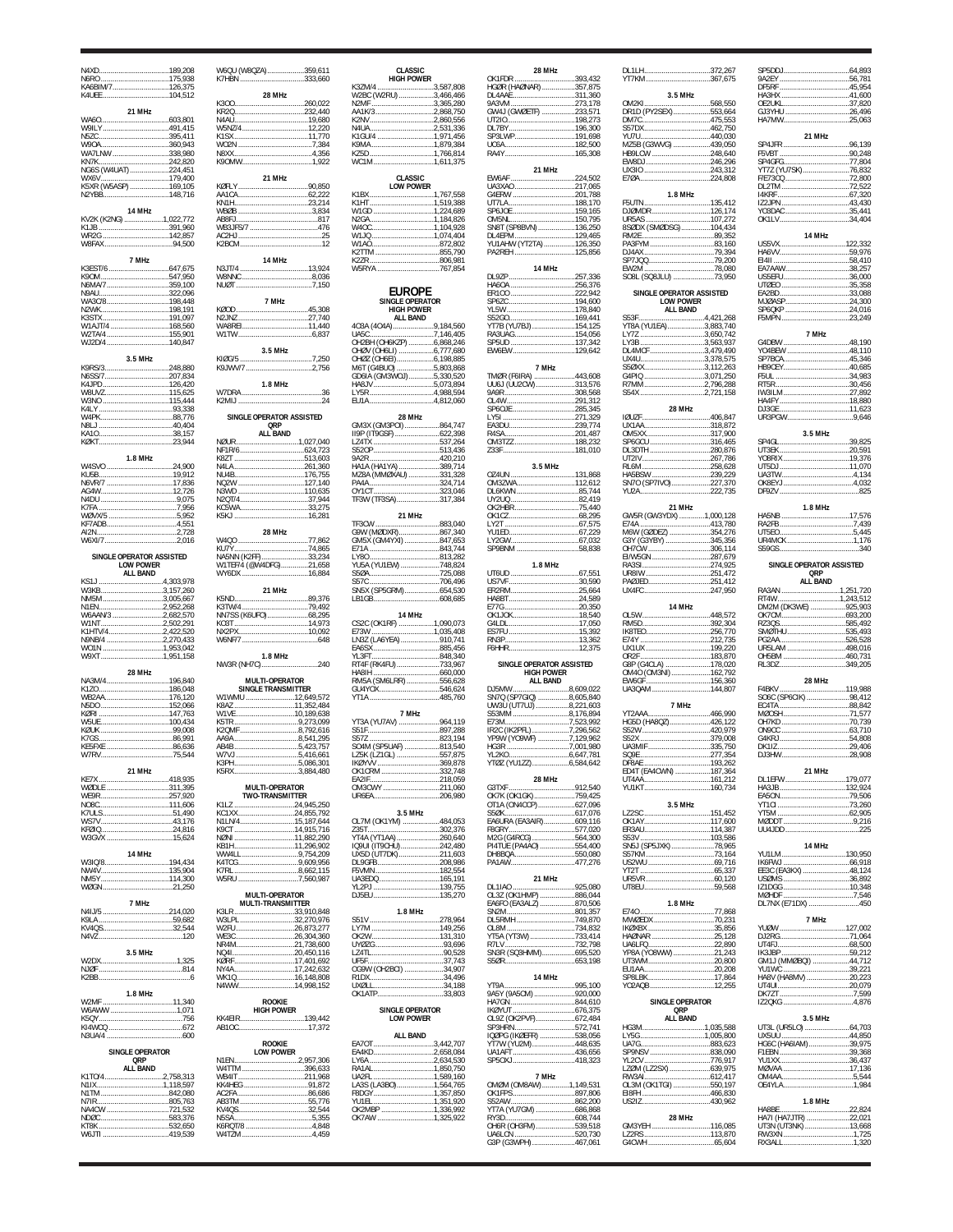| <b>MULTI-OPERATOR</b>     | <b>ROOKIE</b>               |  |
|---------------------------|-----------------------------|--|
| <b>SINGLE TRANSMITTER</b> | <b>LOW POWER</b>            |  |
| TM6M 16,420.000           |                             |  |
|                           | DL3RHN204.470               |  |
| OM7M14,776,537            | SQ3PMM135,610               |  |
| IR4M14.730.210            |                             |  |
| UZ2M14,548,992            |                             |  |
| E7DX 14,147,450           |                             |  |
| 9A7A12,902,344            |                             |  |
| EA7PP12,730,491           |                             |  |
| EI7M 12.705.945           |                             |  |
| EF2A12,502,126            | SQ6VIA 36.057               |  |
| MULTI-OPERATOR            | <b>CLASSIC</b>              |  |
| <b>TWO-TRANSMITTER</b>    | <b>HIGH POWER</b>           |  |
| LX7I 19,956,790           | TM6X (F5VHY) 2,755,156      |  |
| S50G14,500,056            |                             |  |
| SK3W14,464,725            | RM2U (RU3UR) 2,522,690      |  |
| LY2W14.238.840            | HBØ/DF4SA (DF4SA) 2,432,585 |  |
| YU5R13,861,358            | DK6XZ (E77XZ) 2,354,434     |  |
| HG7T13,516,019            | GZ3F (GM4AFF) 1,951,209     |  |
| RU1A13,019,265            |                             |  |
| DL1A12,587,531            |                             |  |
|                           | M7A (LY4Y) 1,619,760        |  |
|                           |                             |  |

| <b>HIGH POWER</b>           |  |
|-----------------------------|--|
| TM6X (F5VHY) 2,755,156      |  |
| EW2A2.701.350               |  |
| RM2U (RU3UR) 2,522,690      |  |
| HBØ/DF4SA (DF4SA) 2,432,585 |  |
| DK6XZ (E77XZ) 2.354.434     |  |
| GZ3F (GM4AFF) 1.951.209     |  |
| LY4T 1.685.232              |  |
| S59AA1.648.658              |  |
| M7A (LY4Y) 1.619.760        |  |
| OV3X1.497.003               |  |
|                             |  |

# DR5N ..............................12,278,450 MULTI-TOPERATOR<br>
MULTI-TRANSMITTER<br>
98,13, 29,737,234<br>
98,13, 29,737,234<br>
98,14, 29,737,234<br>
98,13, 22,839,840<br>
98,21,279<br>
20,509,662<br>
17,094,840<br>
HA30S<br>
17,094,840<br>
LY7A<br>
17,094,840<br>
20,509,862<br>
20,509,862<br>
20,509,862<br>
20

| <b>CLASSIC</b><br><b>LOW POWER</b> |  |
|------------------------------------|--|
| GI5I (GI4DOH) 1.203.728            |  |
| R3VO1.014.854                      |  |
| ED4M (EA4ZK) 997,904               |  |
|                                    |  |
| DL5KUD 824.780                     |  |
|                                    |  |
| UA3ABJ767.556                      |  |
| PAØMIR 764.608                     |  |
|                                    |  |
|                                    |  |
|                                    |  |

**ROOKIE<br>HIGH POWER**<br>R4WDX ..................................1,472,450<br>SQ9KEJ ..................................117,055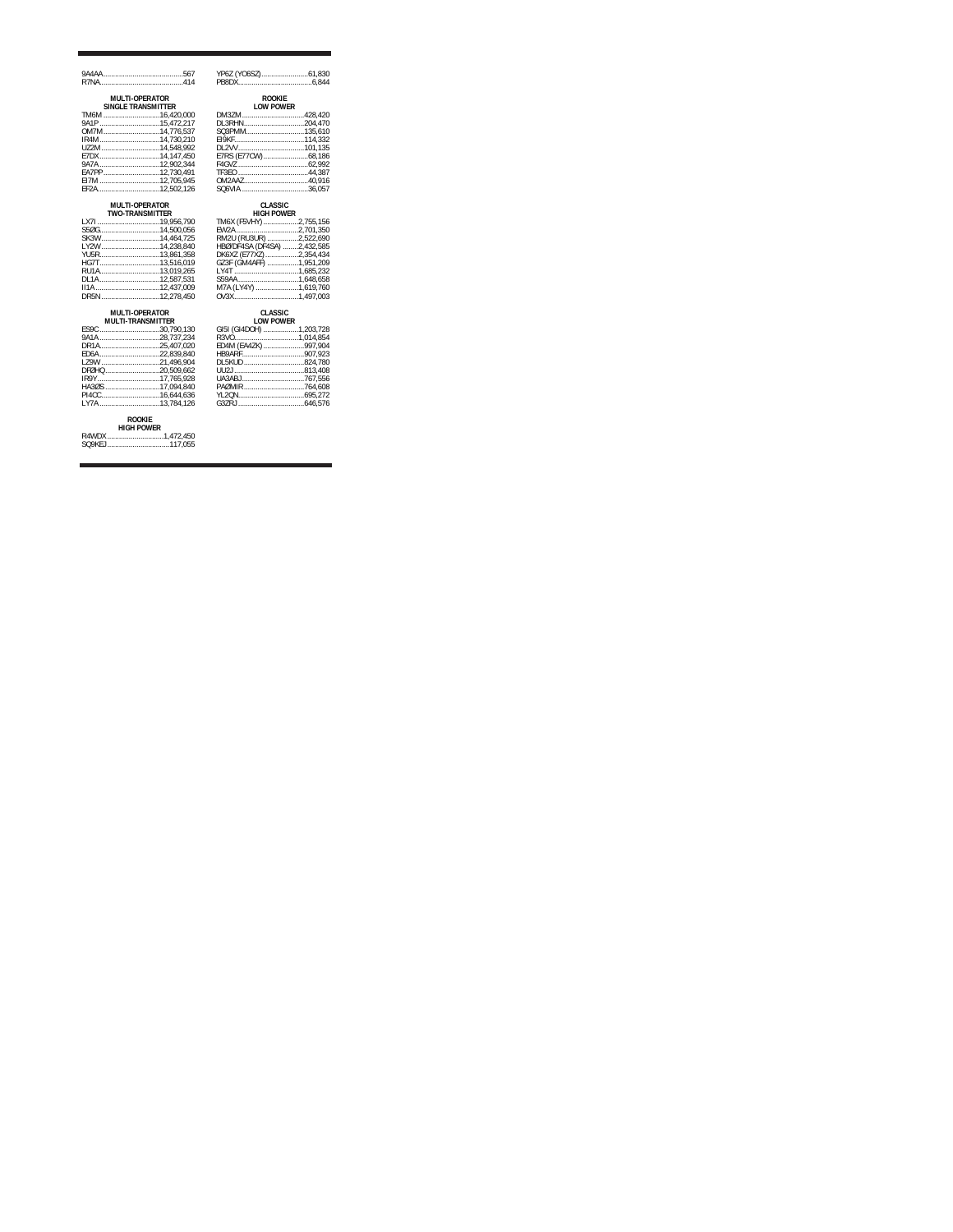## **2013 CQ WW DX CW BAND-BY-BAND BREAKDOWN—TOP ALL BAND SCORES**

**Number groups indicate: QSOs/Zones/Countries on each band**

#### **WORLD SINGLE OPERATOR ALL BAND**

#### **USA TOP SINGLE OPERATOR ALL BAND**

| <b>Station</b>                          | 160                    | 80                     | 40                                                 | 20                                   | 15                                                 | 10                                                 | Station                        | 160                                   | 80                     | 40                                             | 20                                 | 15                       | 10                       |
|-----------------------------------------|------------------------|------------------------|----------------------------------------------------|--------------------------------------|----------------------------------------------------|----------------------------------------------------|--------------------------------|---------------------------------------|------------------------|------------------------------------------------|------------------------------------|--------------------------|--------------------------|
| P <sub>4</sub> ØF                       | 66/10/25               | 464/20/73              | 1826/28/92                                         | 1242/30/98                           |                                                    | 1670/33/104 2180/29/93                             | NN <sub>1</sub> N              | 53/16/38                              |                        | 348/24/88 1510/35/110                          | 770/37/108                         |                          | 869/33/103 1543/29/115   |
| TO7A                                    | 35/10/31               | 481/19/75              | 1554/33/114                                        | 1774/35/113                          | 2107/34/114 1965/30/117                            |                                                    | KØDQ/1                         | 50/12/30                              | 453/18/67              | 1675/29/104                                    | 1210/35/103                        | 977/33/101               | 1175/25/93               |
| CR3E                                    | 274/14/49              | 682/18/68              | 1527/29/90                                         | 1101/35/100                          | 1223/34/102 2155/35/107                            |                                                    | K5ZD/1                         | 48/12/29                              |                        | 496/21/79 1291/33/106                          | 1142/33/112                        |                          | 957/34/117 1011/27/104   |
| HD <sub>2</sub> T                       | 47/6/12                | 493/23/58              | 1269/32/84                                         | 1092/34/91                           | 1853/33/100 2103/35/113                            |                                                    | K3CR                           | 66/14/40                              |                        | 323/22/85 1358/34/119                          | 701/33/101                         | 1140/34/108 1172/30/107  |                          |
| 8P5A                                    | 323/16/53              | 626/20/77              | 1077/28/91                                         | 1511/30/97                           | 1515/32/98                                         | 2242/28/99                                         | K1ZZ                           | 42/11/31                              | 344/18/83              | 1331/34/113                                    | 672/33/96                          |                          | 785/32/104 1148/30/119   |
| <b>V47T</b>                             | 207/12/32              | 640/17/75              | 1028/24/82                                         | 1712/33/96                           |                                                    | 1601/32/107 1993/26/101                            | KQ2M/1                         | 43/12/31                              | 491/21/73              | 913/31/103                                     | 928/33/102                         |                          | 913/37/114 1125/30/106   |
|                                         | 9Y4/VE3EY 402/14/43    | 736/18/71              | 1117/29/86                                         | 1215/34/84                           |                                                    | 1585/31/93 1147/27/86                              | K5GN                           | 94/18/40                              |                        | 207/26/74 1042/31/100                          | 611/35/105                         |                          | 999/37/115 1045/31/107   |
| NN <sub>1</sub> N<br>VY2TT              | 53/16/38<br>163/12/35  | 348/24/88<br>961/19/74 | 1510/35/110<br>1545/28/87                          | 770/37/108<br>1378/32/102            |                                                    | 869/33/103 1543/29/115<br>1269/30/102 1276/26/87   | K4ZW/3<br>W1KM                 | 37/12/27<br>69/14/43                  | 625/22/85              | 268/20/64 1386/36/110<br>878/30/101            | 728/29/94<br>650/29/87             | 925/33/100<br>843/30/93  | 884/27/95<br>838/31/101  |
| KØDQ/1                                  | 50/12/30               |                        | 453/18/67 1675/29/104                              | 1210/35/103                          |                                                    | 977/33/101 1175/25/93                              | W9RE                           | 47/12/29                              |                        | 239/20/67 1005/33/103                          | 793/32/97                          | 1000/33/103              | 744/27/89                |
| WORLD SINGLE OPERATOR ASSISTED ALL BAND |                        |                        |                                                    |                                      |                                                    |                                                    |                                | USA SINGLE OPERATOR ASSISTED ALL BAND |                        |                                                |                                    |                          |                          |
| EF90                                    | 48/6/38                |                        | 208/14/69 1664/37/129                              | 1181/38/125                          |                                                    | 1114/39/128 1611/37/134                            | K3WW                           | 76/17/51                              |                        | 325/22/91 1108/32/123                          | 1049/35/116                        |                          | 878/35/123 1050/29/120   |
| EF8U                                    | 32/8/31                | 251/19/79              | 1190/31/110                                        | 962/37/127                           |                                                    | 1460/38/130 1805/36/125                            | N3RS                           | 61/17/50                              | 283/22/102             | 743/36/134                                     | 832/38/138                         | 761/37/145               | 663/33/145               |
| A65BP                                   | 77/9/29                | 579/24/89              | 1098/37/126                                        | 917/37/122                           |                                                    | 693/36/127 1330/35/137                             | NY3A                           | 72/14/45                              | 241/20/80              | 845/30/113                                     | 780/35/119                         | 750/35/134               | 834/30/130               |
| *P4ØW                                   | 85/14/32               | 525/21/86              | 620/31/119                                         | 862/35/121                           | 1246/35/124 1326/32/118                            |                                                    | AB3CX/2                        | 32/9/20                               | 262/17/73              | 972/33/119                                     | 745/35/108                         | 713/30/113               | 827/28/114               |
| K3WW                                    | 76/17/51               | 325/22/91              | 1108/32/123                                        | 1049/35/116                          |                                                    | 878/35/123 1050/29/120                             | K9NW                           | 48/16/33                              | 222/26/94              | 525/36/125                                     | 453/37/126                         | 755/37/141               | 707/33/135               |
| DJ5MW                                   | 143/16/64              | 600/28/109             | 1068/37/136                                        | 1082/39/144                          | 740/40/139                                         | 605/36/138                                         | K <sub>1</sub> AR              | 63/13/43                              | 341/21/95              | 593/34/123                                     | 552/38/131                         | 676/39/139               | 467/32/134               |
| SN <sub>70</sub>                        | 110/15/51              |                        | 684/30/95 1507/33/101                              | 1094/37/106                          | 826/38/121                                         | 905/35/114                                         | N3RR                           | 70/16/41                              | 243/21/82              | 874/34/120                                     | 655/39/130                         | 335/33/123               | 581/28/111               |
| N3RS                                    | 61/17/50               | 283/22/102             | 743/36/134                                         | 832/38/138                           | 761/37/145                                         | 663/33/145                                         | WØGJ                           | 16/10/13                              | 158/25/76              | 927/35/113                                     | 471/36/105                         | 662/38/134               | 698/33/116               |
| UW3U                                    | 270/13/59              |                        | 725/24/98 1133/37/132                              | 811/37/131                           | 891/40/138                                         | 855/37/141                                         | KØKX                           | 20/8/12                               | 152/21/63              | 512/36/113                                     | 630/37/123                         | 621/38/136               | 560/33/127               |
| S53MM                                   | 112/13/58              |                        | 677/25/92 1569/39/133                              | 764/36/120                           | 656/39/135                                         | 705/36/113                                         | N2MM                           | 23/9/18                               | 128/16/67              | 822/29/120                                     | 602/37/117                         | 583/34/122               | 503/33/126               |
| WORLD MULTI-OPERATOR SINGLE TRANSMITTER |                        |                        |                                                    |                                      |                                                    |                                                    |                                | USA MULTI-OPERATOR SINGLE TRANSMITTER |                        |                                                |                                    |                          |                          |
| CN <sub>2</sub> AA                      | 520/22/88              |                        | 1827/34/125 1967/39/148                            | 1710/39/149                          | 2365/40/158 2691/39/161                            |                                                    | W1WMU                          | 96/17/63                              |                        | 597/23/103 1520/36/134                         | 986/39/140                         | 947/37/141               | 862/33/140               |
| <b>P33W</b>                             | 316/19/78              |                        | 1290/31/117 2539/39/148                            | 2082/40/148                          |                                                    | 1888/40/157 1911/39/154                            | K8AZ                           | 52/15/49                              |                        | 207/28/108 1380/36/129                         | 953/38/136                         | 1008/37/146              | 940/33/137               |
| P3N                                     | 397/18/78              |                        | 1400/34/119 2453/39/146                            | 1940/40/147                          |                                                    | 1974/40/148 2029/38/149                            | W1VE                           | 42/11/40                              |                        | 486/23/101 1107/37/130                         | 923/38/129                         |                          | 774/35/135 1130/32/126   |
| TM6M                                    | 130/18/79              | 677/34/119             | 1894/38/147                                        | 1538/38/145                          |                                                    | 1180/40/151 1722/39/152                            | K5TR                           | 63/19/49                              |                        | 247/27/98 1349/36/128                          | 523/37/128                         | 872/38/141               | 845/33/135               |
| <b>9A1P</b>                             | 270/23/91              | 990/36/128             | 1913/39/147                                        | 1373/39/147                          | 1238/40/152 1341/38/151                            |                                                    | K20MF                          | 43/12/34                              | 176/17/81              | 1004/33/125                                    | 1105/37/128                        | 932/38/139               | 742/29/123               |
| 6Y7W                                    | 275/18/56              |                        | 845/27/97 1878/33/121                              | 1351/38/131                          |                                                    | 1658/37/132 1584/33/128                            | AA9A                           | 57/15/41                              | 219/28/105             | 1021/37/137                                    | 610/38/132                         | 1126/37/144              | 473/32/135               |
| OM7M                                    | 149/20/75              |                        | 397/32/116 2240/38/145                             | 1142/39/149                          |                                                    | 1468/40/151 1153/39/153                            | AB4B                           | 32/12/24                              | 113/23/80              | 565/35/119                                     | 610/36/120                         | 713/36/140               | 614/27/117               |
| IR4M<br>ZF1A                            | 142/20/80<br>207/17/46 |                        | 577/31/114 1821/39/145<br>1073/27/96 1255/32/109   | 1552/39/145<br>1695/37/128           | 1512/39/152 1017/37/149<br>2016/35/140 1232/31/131 |                                                    | W7VJ<br>K3PH                   | 20/12/17<br>29/10/17                  | 301/25/53<br>162/17/69 | 654/36/114<br>600/29/110                       | 797/37/121<br>719/34/115           | 792/36/128<br>505/33/110 | 240/31/103<br>607/28/111 |
| UZ2M                                    | 310/24/85              |                        | 937/36/126 2081/38/146                             | 1360/39/147                          | 1815/40/154 1066/38/151                            |                                                    | K5RX                           | 80/19/48                              | 215/27/91              | 282/34/114                                     | 268/36/111                         |                          | 509/37/122 454/32/125    |
|                                         |                        |                        |                                                    |                                      |                                                    |                                                    |                                |                                       |                        |                                                |                                    |                          |                          |
|                                         |                        |                        |                                                    | WORLD MULTI-OPERATOR TWO TRANSMITTER |                                                    |                                                    |                                |                                       |                        |                                                | USA MULTI-OPERATOR TWO TRANSMITTER |                          |                          |
| CR3L                                    | 295/16/62              |                        | 1195/30/109 2798/36/139                            | 2338/39/148                          |                                                    | 3164/40/153 3104/38/145                            | K <sub>1</sub> L <sub>Z</sub>  | 146/18/66                             |                        | 1204/29/116 2187/38/149                        | 1715/40/140                        |                          | 2160/38/153 1817/33/145  |
| P <sub>40</sub> L                       | 352/14/53              | 1056/27/100            | 2595/36/126                                        | 2117/38/127                          |                                                    | 3587/38/145 2878/34/142                            | KC <sub>1</sub> X <sub>X</sub> | 72/18/60                              | 1137/31/122            | 2301/39/152                                    | 1519/39/138                        |                          | 2298/39/156 1730/33/149  |
| PJ4A                                    | 316/14/53              | 1404/26/105            | 1917/38/134                                        | 2120/38/139                          |                                                    | 3191/39/148 2037/34/140                            | N1LN/4                         | 69/16/42                              | 582/26/102             | 1333/35/133                                    | 1380/39/134                        | 1698/37/142 1188/33/139  |                          |
| 4LØA                                    | 424/17/63              | 1512/31/109            | 2941/39/138                                        | 1645/39/132                          |                                                    | 2056/40/144 2029/36/136                            | K9CT                           | 98/18/49                              | 408/27/99              | 1327/36/135                                    | 1198/40/139                        | 1654/39/148 1273/34/144  |                          |
| <b>TCØA</b><br>UP2L                     | 644/17/64<br>85/15/60  |                        | 1761/26/100 2946/39/140<br>1400/32/113 3101/38/138 | 1836/38/136<br>1893/39/148           |                                                    | 1868/40/142 1439/35/126                            | <b>NØNI</b><br>KB1H            | 80/18/43<br>63/11/35                  |                        | 474/27/95 1112/36/126<br>508/22/94 1236/34/120 | 998/37/133<br>877/38/128           | 1522/37/135 1017/34/132  |                          |
| K <sub>1</sub> L <sub>Z</sub>           | 146/18/66              |                        | 1204/29/116 2187/38/149                            | 1715/40/140                          |                                                    | 2123/39/150 1303/35/136<br>2160/38/153 1817/33/145 | WW4LL                          | 24/10/19                              | 275/23/91              | 939/36/130                                     | 817/37/125                         | 1423/36/127 1093/30/114  | 1454/36/140 974/32/128   |
| KC1XX                                   | 72/18/60               | 1137/31/122            | 2301/39/152                                        | 1519/39/138                          |                                                    | 2298/39/156 1730/33/149                            | K4TCG                          | 50/11/31                              |                        | 245/19/77 1024/35/106                          | 839/35/116                         |                          | 1443/36/124 1117/33/116  |
| P3F                                     | 595/17/62              | 1403/30/103            | 2590/39/138                                        | 1177/39/136                          |                                                    | 1470/39/142 1374/36/133                            | K7RL                           | 72/14/15                              | 305/25/57              | 1141/37/129                                    | 1153/38/123                        | 959/37/139               | 600/31/110               |
| VE3EJ                                   | 302/18/54              |                        | 1144/31/107 2035/38/138                            | 1623/39/145                          |                                                    | 2098/39/152 1847/32/140                            | W5RU                           | 36/14/29                              | 291/26/92              | 619/34/127                                     | 522/35/116                         | 1139/36/123 954/29/116   |                          |
| WORLD MULTI-OPERATOR MULTI-TRANSMITTER  |                        |                        |                                                    |                                      |                                                    |                                                    |                                | USA MULTI-OPERATOR MULTI-TRANSMITTER  |                        |                                                |                                    |                          |                          |
| D <sub>4</sub> C                        | 1109/25/90             |                        | 2544/38/128 3972/38/145                            | 5239/40/159                          |                                                    | 4577/40/164 4618/38/170                            | K3LR                           | 259/22/74                             |                        | 1259/33/120 2834/39/159                        | 3000/40/163                        |                          | 2456/39/157 1934/36/160  |
| HK1NA                                   | 712/21/63              | 1432/25/99             | 2971/37/134                                        | 3539/39/147                          | 3027/40/154 3199/38/151                            |                                                    | W3LPL                          | 393/23/83                             | 1468/32/122            | 2582/37/151                                    | 2643/40/162                        | 2586/38/155 1762/33/152  |                          |
| PJ2T                                    | 633/20/64              | 1371/29/107            | 3230/36/136                                        | 3466/39/140                          |                                                    | 3445/38/147 2694/34/139                            | W2FU                           | 389/18/66                             | 1263/32/117            | 2105/37/144                                    | 2440/38/149                        |                          | 2378/39/153 1715/33/143  |
| K3LR                                    | 259/22/74              | 1259/33/120            | 2834/39/159                                        | 3000/40/163                          |                                                    | 2456/39/157 1934/36/160                            | WE3C                           | 290/21/78                             |                        | 857/31/115 2245/38/147                         | 2303/39/151                        | 2072/39/153 1700/33/151  |                          |
| W3LPL                                   | 393/23/83              |                        | 1468/32/122 2582/37/151                            | 2643/40/162                          |                                                    | 2586/38/155 1762/33/152                            | NR4M                           | 154/18/52                             |                        | 1045/31/117 2092/36/134                        | 1906/38/140                        | 1918/34/136 1645/32/132  |                          |
| ES9C                                    | 1257/25/94             |                        | 2434/35/132 3398/39/155                            | 3270/40/158                          |                                                    | 2735/40/162 2152/40/165                            | NQ41                           | 155/18/61                             |                        | 802/32/114 1491/37/143                         | 2122/39/149                        |                          | 2003/39/154 1418/33/148  |
| <b>9A1A</b>                             | 1442/21/88             | 2170/33/125            | 3459/39/148                                        | 2931/39/150                          |                                                    | 2272/40/153 1927/38/152                            | <b>KRF</b>                     | 280/20/44                             |                        | 592/31/103 1805/39/146                         | 1791/38/141                        |                          | 1724/40/151 932/33/138   |
| W2FU                                    | 389/18/66              | 1263/32/117            | 2105/37/144                                        | 2440/38/149                          |                                                    | 2378/39/153 1715/33/143                            | NY4A                           | 61/15/46                              | 658/26/104             | 1809/36/133                                    | 1724/38/139                        |                          | 1385/37/146 1236/33/138  |
| WE3C                                    | 290/21/78              | 857/31/115             | 2245/38/147                                        | 2303/39/151                          |                                                    | 2072/39/153 1700/33/151                            | WK1Q                           | 116/17/57                             | 513/25/103             | 1881/38/139                                    | 1575/39/145                        | 1198/37/148              | 955/33/142               |
| DR <sub>1</sub> A                       | 1078/21/87             |                        | 2190/32/124 2679/39/148                            | 2755/38/150                          |                                                    | 2021/40/154 1860/40/155                            | N4WW                           | 115/18/57                             |                        | 525/30/107 1104/35/122                         | 1611/38/145                        | 1609/39/148 1286/35/133  |                          |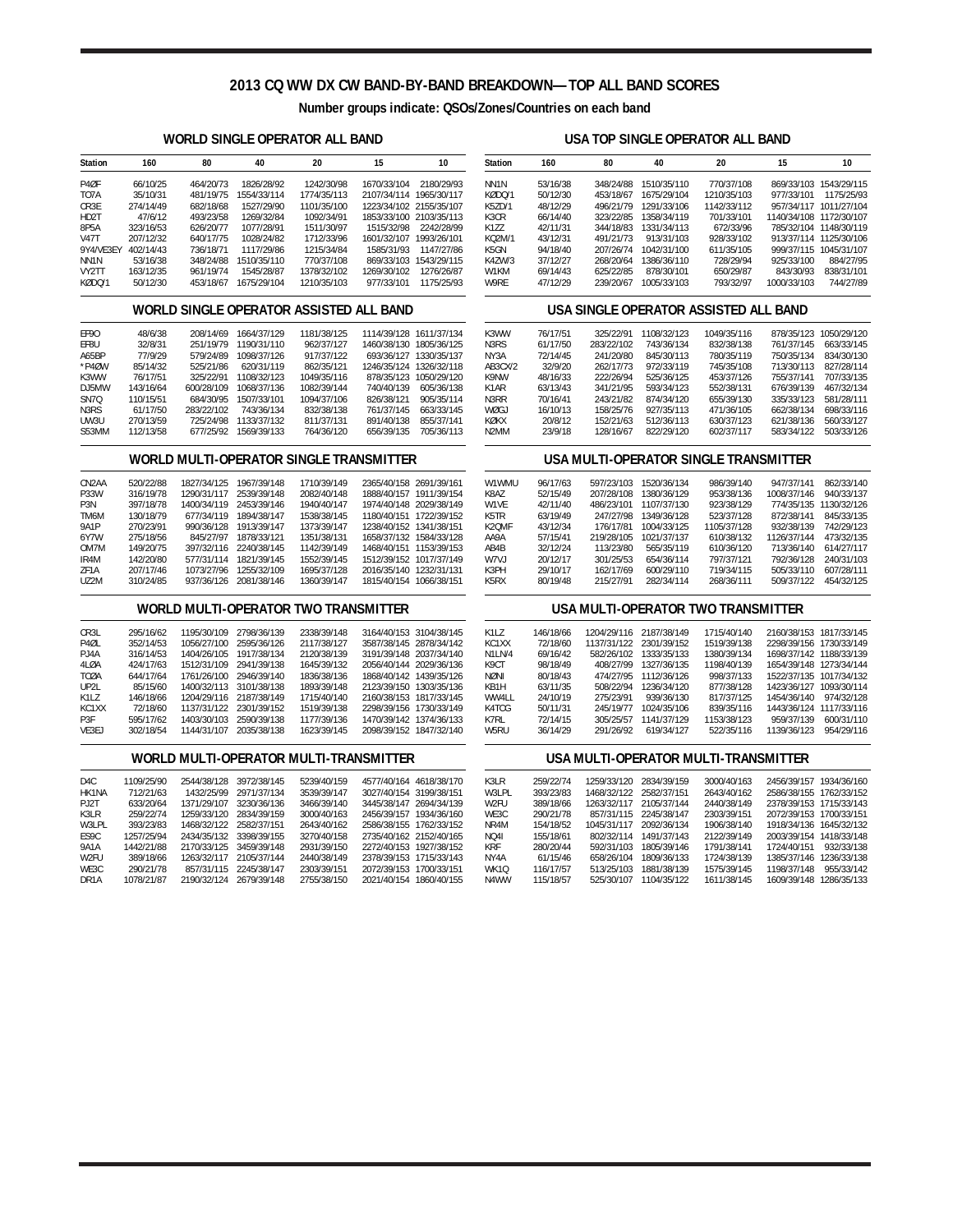#### **EUROPE TOP SINGLE OPERATOR ALL BAND**

| <b>Station</b>     | 160       | 80        | 40          | 20          | 15          | 10          |
|--------------------|-----------|-----------|-------------|-------------|-------------|-------------|
| 403A               | 336/17/61 | 687/21/76 | 1473/30/96  | 1151/30/103 | 1497/34/110 | 1258/32/100 |
| UA5C               | 302/12/52 | 797/24/91 | 1412/34/111 | 1000/32/98  | 1019/36/109 | 702/34/102  |
| OH <sub>2</sub> BH | 161/11/45 | 773/25/84 | 1126/32/102 | 1063/35/103 | 826/35/105  | 875/36/108  |
| OHØV               | 423/12/56 | 786/19/64 | 1598/32/108 | 1073/32/88  | 1166/33/100 | 844/31/90   |
| OH <sub>07</sub>   | 259/14/52 | 732/16/72 | 985/34/92   | 931/35/98   | 958/37/109  | 908/32/102  |
| M <sub>6</sub> T   | 255/13/52 | 752/20/70 | 884/25/75   | 793/29/90   | 712/35/88   | 885/31/95   |
| GD6IA              | 1/1/1     | 796/20/74 | 640/23/75   | 936/23/84   | 1256/27/82  | 1315/31/95  |
| HA8JV              | 225/13/48 | 637/20/76 | 1042/28/90  | 588/24/82   | 720/37/100  | 631/35/98   |
| <b>IY5R</b>        | 232/11/49 | 589/18/60 | 765/30/80   | 1109/33/92  | 732/33/91   | 547/34/82   |
| FU <sub>1</sub> A  | 23/6/21   | 638/18/77 | 1112/33/110 | 527/28/87   | 545/34/105  | 799/37/104  |
|                    |           |           |             |             |             |             |

#### **EUROPE SINGLE OPERATOR ASSISTED ALL BAND**

| DJ5MW             | 143/16/64 | 600/28/109 | 1068/37/136 | 1082/39/144 | 740/40/139  | 605/36/138  |
|-------------------|-----------|------------|-------------|-------------|-------------|-------------|
| SN <sub>70</sub>  | 110/15/51 | 684/30/95  | 1507/33/101 | 1094/37/106 | 826/38/121  | 905/35/114  |
| UW3U              | 270/13/59 | 725/24/98  | 1133/37/132 | 811/37/131  | 891/40/138  | 855/37/141  |
| S53MM             | 112/13/58 | 677/25/92  | 1569/39/133 | 764/36/120  | 656/39/135  | 705/36/113  |
| F73M              | 59/12/55  | 289/19/80  | 1358/37/122 | 1117/35/122 | 820/37/130  | 735/37/126  |
| IR <sub>2</sub> C | 103/15/62 | 419/27/103 | 1003/36/120 | 662/34/123  | 710/39/128  | 893/37/129  |
| YP9W              | 95/10/54  | 455/15/71  | 1746/35/125 | 875/34/121  | 1132/37/135 | 482/36/124  |
| HG3R              | 230/13/57 | 360/26/101 | 1327/32/100 | 649/37/130  | 820/37/124  | 666/35/128  |
| YI 2KO            | 208/15/60 | 788/28/102 | 371/35/129  | 572/37/119  | 615/37/131  | 1060/37/131 |
| YTØ7              | 213/10/56 | 360/20/84  | 1164/36/123 | 657/36/114  | 900/38/126  | 836/35/116  |
|                   |           |            |             |             |             |             |

#### **EUROPE MULTI-OPERATOR SINGLE TRANSMITTER**

| TM6M              | 130/18/79 | 677/34/119 | 1894/38/147 | 1538/38/145 | 1180/40/151 1722/39/152 |
|-------------------|-----------|------------|-------------|-------------|-------------------------|
| <b>9A1P</b>       | 270/23/91 | 990/36/128 | 1913/39/147 | 1373/39/147 | 1238/40/152 1341/38/151 |
| OM7M              | 149/20/75 | 397/32/116 | 2240/38/145 | 1142/39/149 | 1468/40/151 1153/39/153 |
| IR4M              | 142/20/80 | 577/31/114 | 1821/39/145 | 1552/39/145 | 1512/39/152 1017/37/149 |
| U72M              | 310/24/85 | 937/36/126 | 2081/38/146 | 1360/39/147 | 1815/40/154 1066/38/151 |
| F7DX              | 207/18/74 | 932/32/112 | 1995/38/140 | 1467/39/145 | 998/40/146 1335/38/148  |
| <b>9A7A</b>       | 161/19/73 | 947/30/105 | 1271/38/140 | 1316/39/141 | 1320/40/149 1361/38/146 |
| FA7PP             | 67/18/63  | 564/27/108 | 1650/36/137 | 1250/39/143 | 1545/40/140 1170/39/137 |
| F17M              | 148/16/70 | 411/30/102 | 1679/36/121 | 1197/38/133 | 1496/37/131 1634/37/134 |
| FF <sub>2</sub> A | 77/19/74  | 451/30/109 | 1792/38/136 | 1045/38/137 | 1405/40/142 1301/36/142 |
|                   |           |            |             |             |                         |

#### **EUROPE MULTI-OPERATOR TWO TRANSMITTER**

| 1 X71             | 633/18/73 | 1923/34/114 | 2386/39/137 | 1871/37/138 | 2236/39/145 1596/37/148 |             |
|-------------------|-----------|-------------|-------------|-------------|-------------------------|-------------|
| S <sub>5</sub> G  | 380/17/68 | 1317/26/105 | 2011/39/141 | 1398/39/139 | 1597/40/145             | 971/38/135  |
| SK3W              | 291/17/67 | 1307/33/119 | 1572/39/146 | 1323/38/148 | 1751/40/145 1249/37/150 |             |
| IY <sub>2</sub> W | 592/19/75 | 1378/31/111 | 2017/39/140 | 1405/40/144 | 1322/39/146             | 817/38/144  |
| YU5R              | 390/17/67 | 1462/32/116 | 1959/39/144 | 996/39/146  | 1485/40/147 1122/39/147 |             |
| HG7T              | 366/16/66 | 1393/31/116 | 1910/39/142 | 1388/37/133 | 1147/39/142 1058/38/144 |             |
| RU <sub>1</sub> A | 301/18/69 | 1183/33/121 | 1641/38/140 | 1500/36/127 | 1315/38/142             | 870/37/146  |
| DI 1A             | 137/12/59 | 1132/30/110 | 1821/38/144 | 1065/38/128 | 1321/40/137             | 1022/37/140 |
| II1A              | 272/11/59 | 1162/22/92  | 1982/38/138 | 1199/38/130 | 1329/40/138             | 1123/36/129 |
| DR5N              | 288/17/67 | 1154/31/111 | 1683/39/132 | 1218/38/135 | 1192/40/139             | 955/38/138  |
|                   |           |             |             |             |                         |             |

#### **EUROPE MULTI-OPERATOR MULTI-TRANSMITTER**

| FS9C              | 1257/25/94 | 2434/35/132 | 3398/39/155 | 3270/40/158 | 2735/40/162 2152/40/165 |                         |
|-------------------|------------|-------------|-------------|-------------|-------------------------|-------------------------|
| <b>9A1A</b>       | 1442/21/88 | 2170/33/125 | 3459/39/148 | 2931/39/150 | 2272/40/153 1927/38/152 |                         |
| DR <sub>1</sub> A | 1078/21/87 | 2190/32/124 | 2679/39/148 | 2755/38/150 | 2021/40/154 1860/40/155 |                         |
| FD <sub>6</sub> A | 1148/19/79 | 2113/33/113 | 3575/38/137 | 3048/38/142 | 2457/38/136 1938/34/126 |                         |
| 179W              | 945/19/72  | 1874/34/121 | 2935/39/148 | 2852/39/148 |                         | 1687/38/143 1601/39/148 |
| <b>DFHO</b>       | 904/20/75  | 1948/30/108 | 3142/39/153 | 2053/39/147 |                         | 1617/40/138 1349/37/135 |
| IR9Y              | 785/19/71  | 1340/24/94  | 2423/38/138 | 2551/39/138 |                         | 1936/38/136 1754/35/138 |
| HA3S              | 802/14/67  | 1627/29/113 | 2733/37/124 | 1890/39/145 |                         | 1488/40/148 1282/38/146 |
| PI4CC             | 998/18/70  | 1757/30/103 | 2588/37/133 | 2156/39/142 |                         | 1588/38/134 1112/37/135 |
| I Y7A             | 853/13/59  | 1567/24/96  | 2076/39/134 | 2026/39/137 |                         | 1274/39/133 1078/38/130 |
|                   |            |             |             |             |                         |                         |

# W1KM................7,455,204 AA1K/3 ..............6,214,131 **201# WW DX CW TOP SCORES IN MOST ACTIVE ZONES**

| Zone 3                                                                                                                                                                                          |  |  |  |  |  |
|-------------------------------------------------------------------------------------------------------------------------------------------------------------------------------------------------|--|--|--|--|--|
| K6XX 4,419,450<br>K6NA 3,486,366<br>*K2PO/7 2,133,314<br>VA7ST1,739,496<br>KE2VB/7 1,565,277<br>K6NR1,362,822<br>*N7ZG 1,242,640                                                                |  |  |  |  |  |
| W6AEA/71,235,871<br>VA7KO 1,206,023<br>VE7XF 1,191,262                                                                                                                                          |  |  |  |  |  |
| Zone 4                                                                                                                                                                                          |  |  |  |  |  |
| CJ3T (VE3AT)9,073,944<br>VE3JM7,874,447<br>K5GN7,856,513<br>W9RE 6,834,420<br>VE3BZ5,116,880<br>WXØB/5 (AD5Q) 5,074,980<br>VE3OI4,903,652<br>K4RO4,853,322<br>KØEU 4,726,215<br>K1LT/84.526.334 |  |  |  |  |  |
| Zone 5                                                                                                                                                                                          |  |  |  |  |  |
| NN1N10,652,128<br>VY2TT (K6LA).10,565,610<br>KØDQ/1 10,297,950<br>K5ZD/1 10,050,712<br>K3CR (LZ4AX) 9,925,004<br>K1ZZ8,782,400<br>KQ2M/1 8,419,257                                              |  |  |  |  |  |
| K4ZW/3 7,823,524                                                                                                                                                                                |  |  |  |  |  |

| Zone 14                 |  |  |  |  |  |  |
|-------------------------|--|--|--|--|--|--|
| M6T (G4BUO) 5,803,868   |  |  |  |  |  |  |
| GD6IA (GM3WOJ)          |  |  |  |  |  |  |
| 5.330.520               |  |  |  |  |  |  |
| PA3AAV 3.799.338        |  |  |  |  |  |  |
| *EA7OT 3,442,707        |  |  |  |  |  |  |
| M3W (G4FAL) 2,866,996   |  |  |  |  |  |  |
| OV3X2,800,044           |  |  |  |  |  |  |
| TM6X (F5VHY)2,755,156   |  |  |  |  |  |  |
| *EA4KD 2,658,084        |  |  |  |  |  |  |
| GZ3F (GM4AFF)2,611,766  |  |  |  |  |  |  |
| DK6XZ (E77XZ) 2,529,600 |  |  |  |  |  |  |
|                         |  |  |  |  |  |  |
| Zone 15                 |  |  |  |  |  |  |

| -----                  |
|------------------------|
| 4O3A (4O4A)9,184,560   |
| OH2BH (OH6KZP)         |
| 6.868.246              |
| OHØV (OH6LI)6,777,680  |
| OHØZ (OH6EI) 6,198,885 |

| $7 - - - 10$            |  |
|-------------------------|--|
| LY4T3,038,875           |  |
| *YT8A (YU1EA).3,883,740 |  |
| YL2SM4.485.760          |  |
| OH8X (OH2UA).4,681,950  |  |
| LY5R 4,988,594          |  |
| HA8JV 5.073.894         |  |
| OHØZ (OH6EI) 6,198,885  |  |
|                         |  |

| Zone 16        |  |  |  |  |
|----------------|--|--|--|--|
| UA5C 7,146,405 |  |  |  |  |
| EU1A 4.812.060 |  |  |  |  |
| RW4W 3.399.718 |  |  |  |  |
|                |  |  |  |  |

| RG6G 3.109.860         |  |
|------------------------|--|
| EW2A 2.701.350         |  |
| RM2U (RU3UR) 2,519,220 |  |
| R3FX 2.377.368         |  |
| R8TR1.868.935          |  |
| *RA1AL1.850.750        |  |
| R4WDX 1.470.000        |  |
|                        |  |

#### **Zone 20**

| C4W (5B4WN)6,615,489  |  |
|-----------------------|--|
| *4Z4DX4.026.840       |  |
| *YO2LEA808,704        |  |
| *TA7I 766.335         |  |
| LZØM (LZ2SX)639,975   |  |
| *YO2CJX586,768        |  |
| *YO5DAS 558,330       |  |
| YO9BPX403.100         |  |
| *YO2GL395.592         |  |
| LZ7H (LZ2ITU) 384,336 |  |
|                       |  |

#### **Zone 25**

| JH4UYB5.007.624   |  |
|-------------------|--|
| JR4OZR 3.705.630  |  |
| *JH8SLS2.655.030  |  |
| *JA1BJI2.273.382  |  |
| *JI1RXQ 1.990.040 |  |
| JA7IC1,541,609    |  |
| JA2VHO 1.411.256  |  |
| JE5JHZ1.283.013   |  |
| *JHØNEC1.163.554  |  |
| JA6LCJ1.125.820   |  |
|                   |  |

*<sup>\*</sup>Low Power*